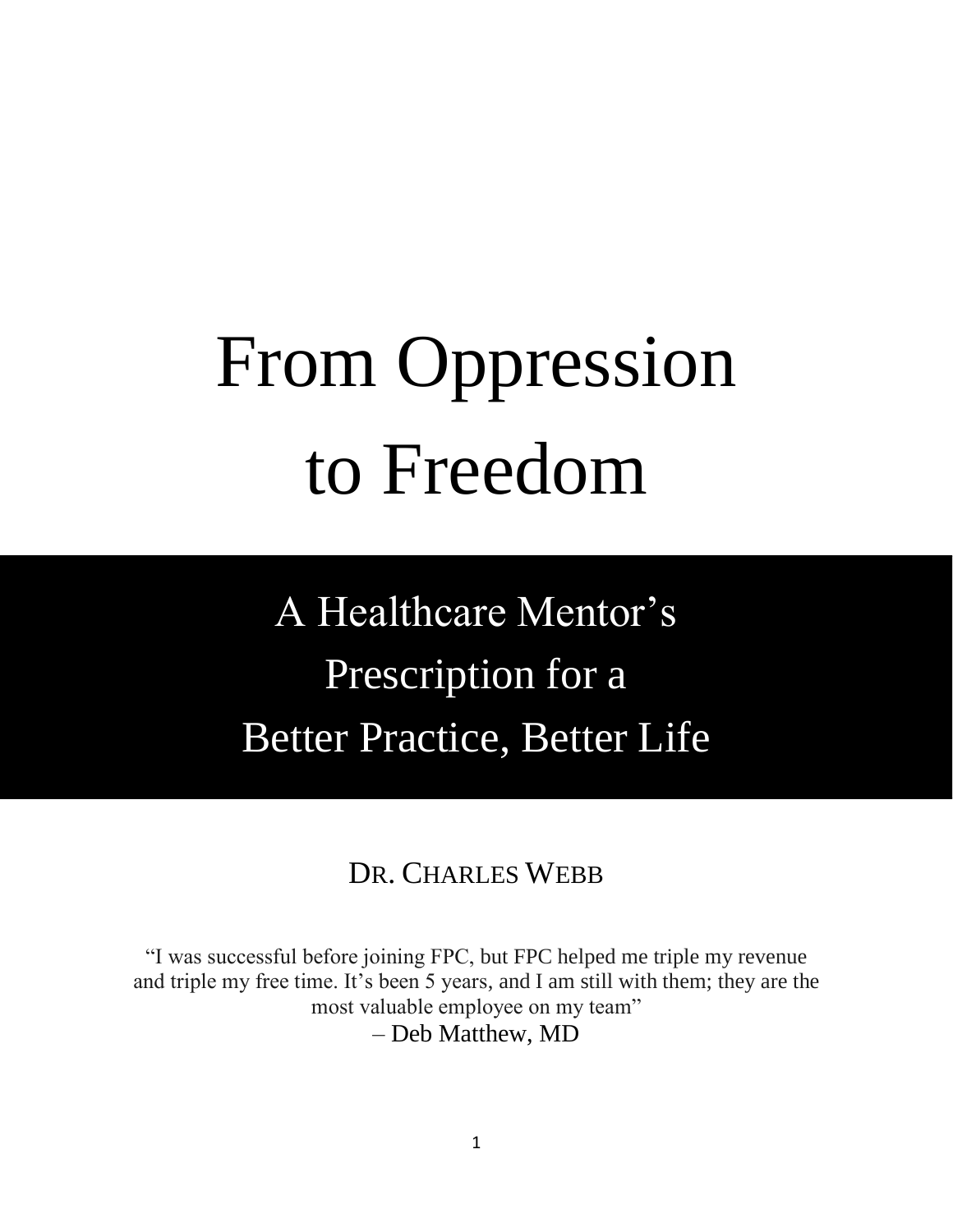# INTRODUCTION TO FREEDOM PRACTICE COACHING

I'm Dr. Charles Webb, founder of Freedom Practice Coaching (FPC). I have good advice and hard-won experience to pass on to you. Plus, an invitation. My personal story will come later.

First I want to paint the big picture of what FPC can do for you as a prospective client. Details will follow downstream, consistent with the limited size of this mini book.

Let's start with the assumption you're a healthcare practitioner who senses there must be—or should be—a better way to run your practice. One can always hope! That means you're likely to be an MD specialist, a GP, a chiropractor, an acupuncturist, a naturopath, a nutritionist … among others.

In reading this proposal, you're devoting your precious time to *work on* **your practice** instead of **working** *in* **your practice.** The difference is large.

I'll describe why the time spent working on your practice can yield rewards much greater than the time spent in it. I'll do my best to ensure your precious time investment is worth your while, even if you don't accept my invitation.

What am I proposing here?

As you read over the next hour, I'll introduce a concise view of our proven and successful eight-pillar business model—the **Freedom Practice Coaching Model.** I'll show you how you can step beyond your **current business limitations** into a new way to manage your practice. And I'll show you how you can step out with great confidence … *if you can dream and you're willing to break old molds*. Fasten your seat belt!

#### **Confront Your Current Business Limitations**

So, what do I mean by "current business limitations"? Here are several questions to check if the term applies to you.

To start, are you burning out from the day-to-day demands that worsen every year under your current practice model? Are things getting tougher?

Are you struggling to make a living instead of gaining true wealth, unable to earn your true value as a top-notch physician or other health professional?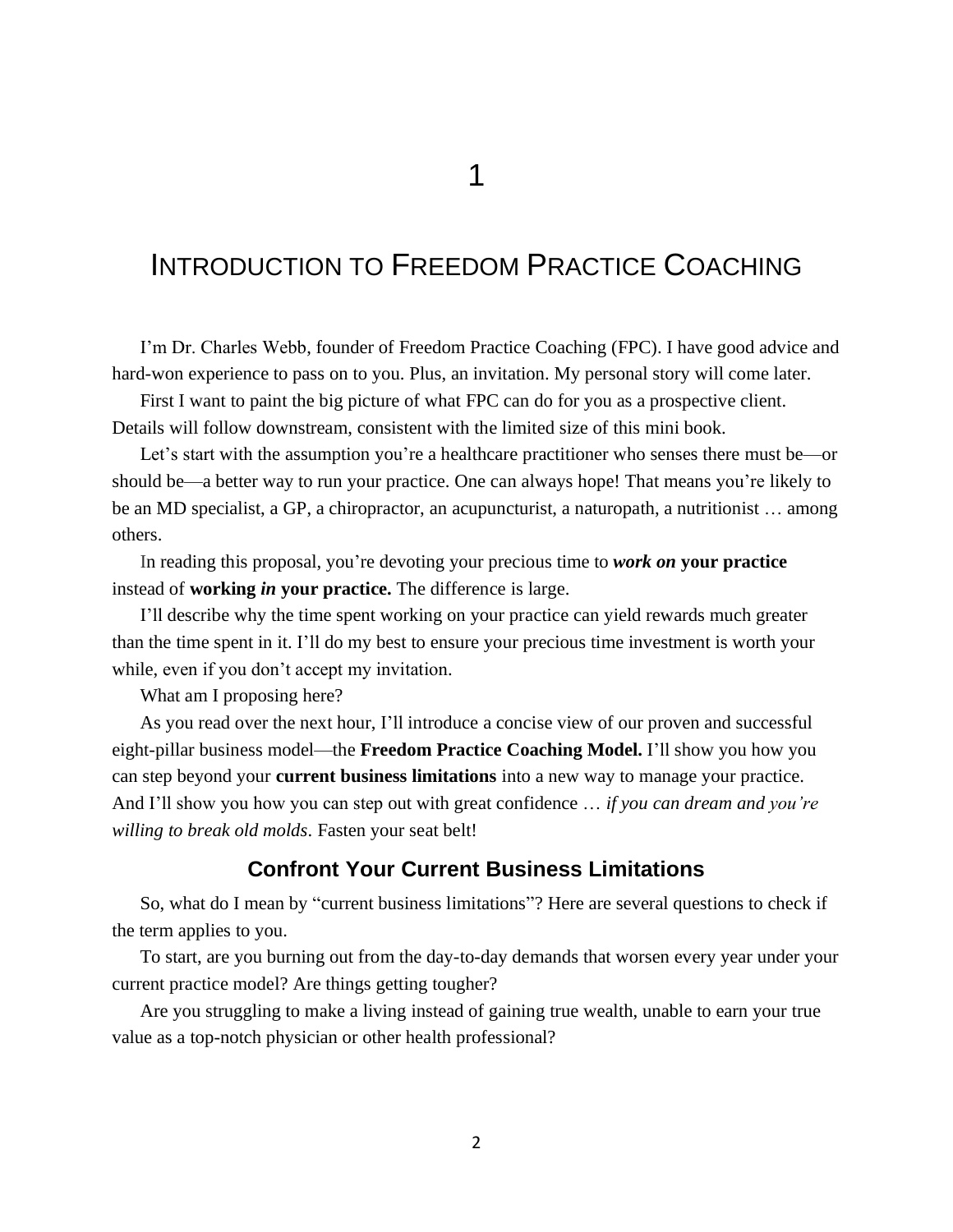**Do you want to offer a better experience and better outcomes for those who trust in you the most … your patients?** After all, that's the compassionate healer speaking in you, most likely the healer that got you into your business.

Maybe those question don't apply so much. Maybe you're doing well financially and even enjoying how you spend your practice time. You're dedicated and a hard worker. Yet, you still notice something is missing. Have you lost your sense of freedom and want your life back? For example, you may have a gnawing feeling that you don't own your job, your job owns you.

Let's be honest: you wouldn't be reading this if *something* wasn't missing. We'll explore that more in later chapters. For now, here's where you want to focus.

**To overcome your current business limitations, you must equip yourself to change how you do things. You'll want to start with your thinking habits.** Your goal is to gain …

- more wealth
- more free time for yourself and your family
- greater enjoyment in working with your patients, and
- the ability to give those patients better results as part of an unforgettable experience.

Such potential gains are hard to ignore, wouldn't you say?

So, what lies in the way of such gains?

#### **The Broken Healthcare Business Model**

**The dominant but outdated healthcare business model has become an untenable burden.** You know it, I know it, and anyone who has been in healthcare practice for more than a short time knows it. In the destructive wake of this model we see huge numbers of broken physicians, broken practices, and broken lives.

The model forces physicians to earn a living by following rules and guidelines set forth by insurance conglomerates, Big Pharma, and government. They are the big three freedom-practice oppressors. Although each oppressor might offer value to a limited degree, the three have overplayed their hands to expand their power and control. For that reason, I'll call the current business model the Oppression Model. That will distinguish it from the Freedom Practice Coaching Model.

What can you do about your current business limitations and the big three oppressors? It will start with your willingness to read through this mini book with few if any interruptions. It's best to throw your feet up and absorb it in one sitting if possible. I've kept it brief so you can do that. I realize how much you value your time.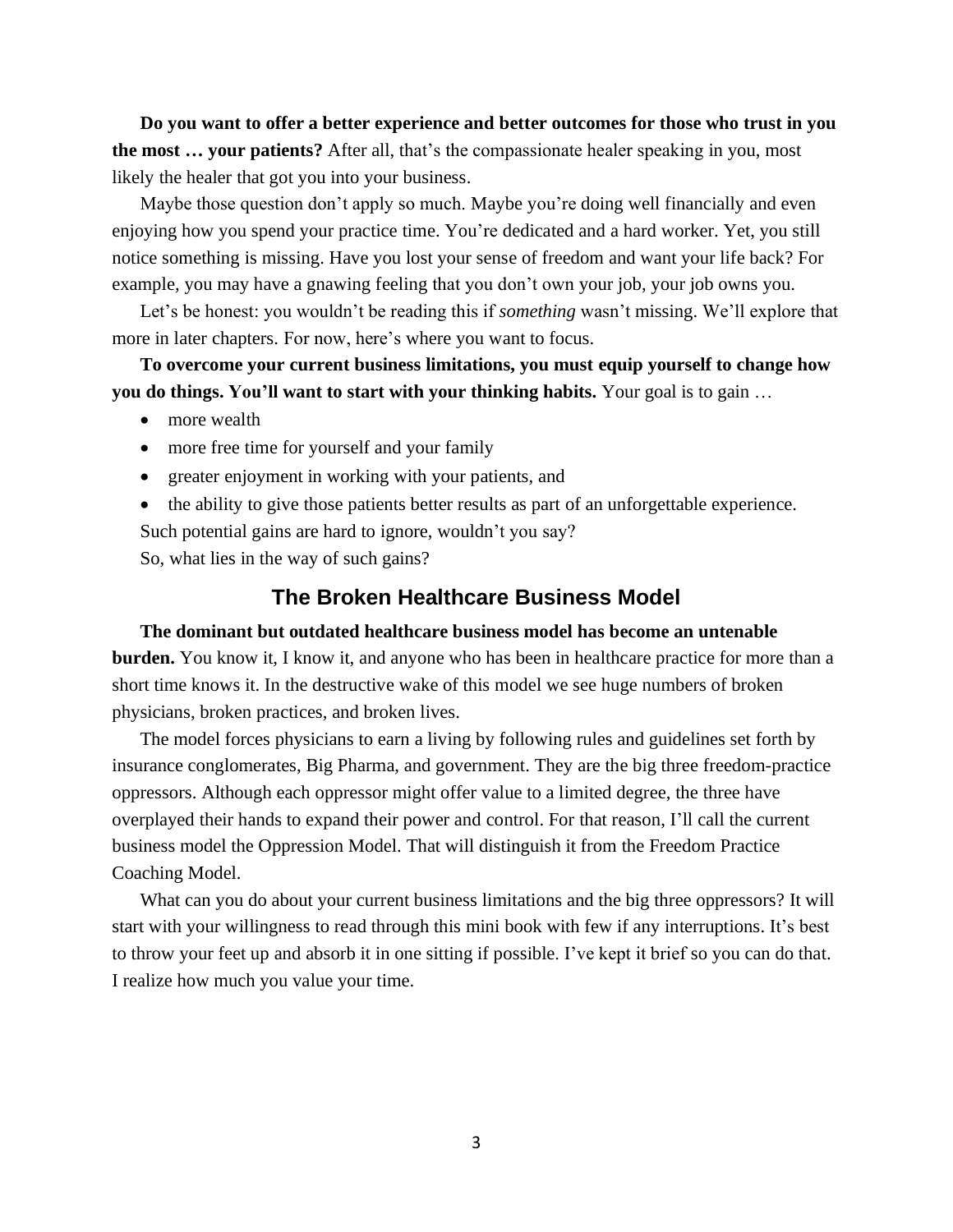## **Start by Managing Your Inner Critic!**

Your Inner Critic, when unleashed too early, can bind your imagination to what you already know. So, what do you know? What have you experienced? The Oppression Model?

Your greatest business challenge may be to remove the talons of the big three oppressors from your hide. But you're the one who has to do it.

For those taking a first look at the Freedom Practice Coaching Model, what kinds of questions does the Inner Critic raise? Here are the big three:

- What if considering this information is a waste of my time?
- What if the model you teach won't work in *my* practice?
- What if I can't spare the time to change the way I do things?

A rejection mindset thrives within such shoot-from-the-hip questions. They won't serve you well if embraced too early. Here's your chance to *delay* the early intrusion of your Inner Critic by asking, instead, open-mindset questions such as …

- What if the Freedom Practice Coaching Model offers answers to my current business challenges? Wouldn't that be welcome?
- What if my life is about to change greatly ... if I let it?
- What if the hour I devote to this reading leads me to a several-million-dollar return?

I'm not trying to suppress your skepticism. *Its appetite must be sated*. I'll take care of that. The big problem occurs when you constrain your imagination before ever getting out of the starting blocks. That will deliver a deathblow to any designs you have on freedom practice.

Inner-Critic skepticism can reveal a voracious appetite in the minds of some practice owners. I've seen it many times. There's little I can do other than warn you premature skepticism can be a show stopper. Your job is to tame your Inner Critic until you've gotten the chance to look behind the door that this proposal opens for you.

What I'm presenting here is likely to be NEW to you. To absorb it requires an open mind and an imagination willing to go places. I'll just say that hundreds of others have found this proposal information both compelling and a worthwhile time investment for the value gained.

As of this writing, we've implemented the Freedom Practice Coaching Model in nearly 400 different practices throughout the U.S. and Canada. We've now heard nearly every reasonable question that inquirers can ask. We've also been able to answer those questions with clarity and assurance—no bull. Our clients can verify this.

But there may be no way to sidestep skepticism. It's a normal reaction towards those who offer a pathway for gaining greater success. If you have any red blood in your veins, you'll wonder if my proposal is too good to be true. **You** *should* **wonder … but please keep your**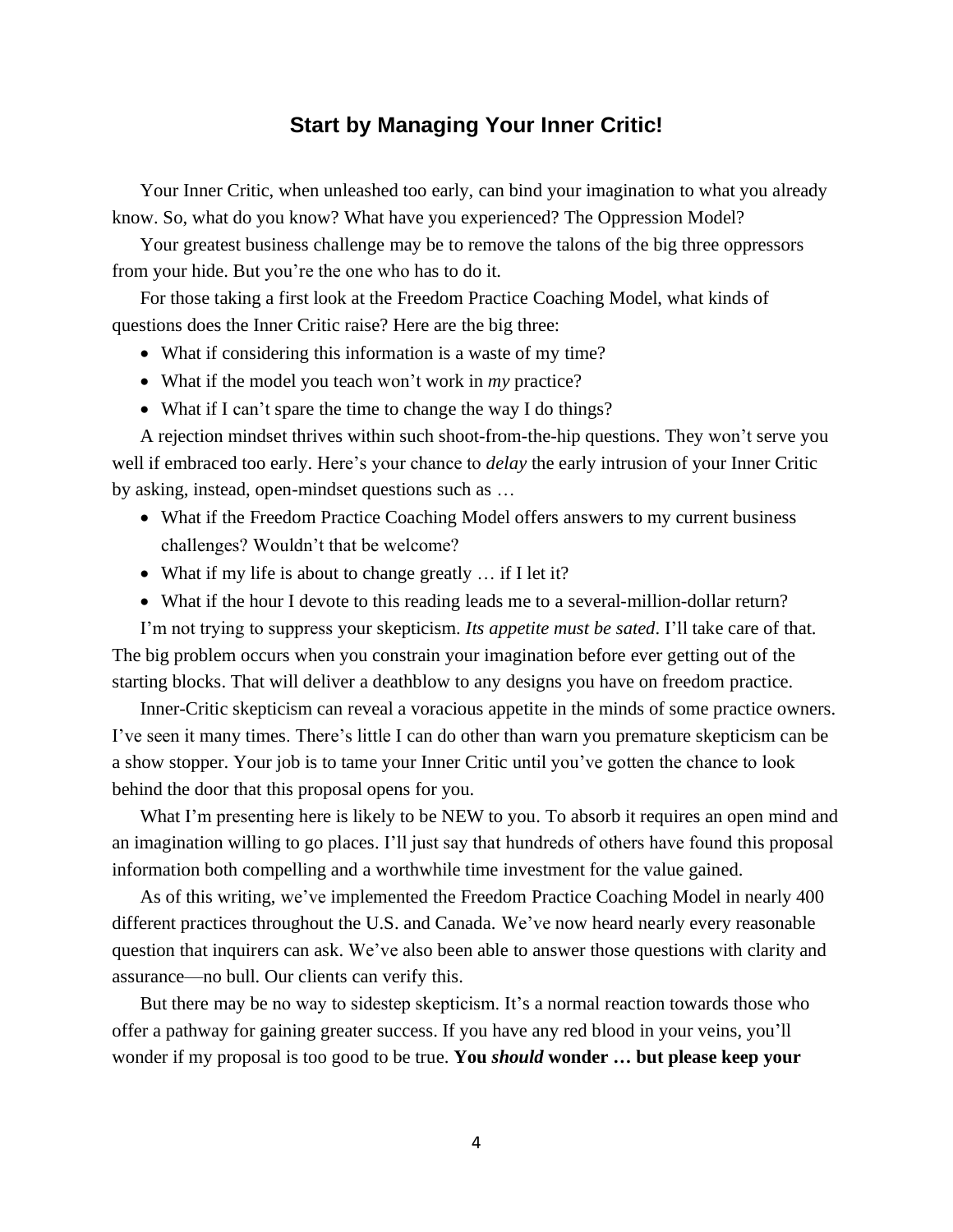**doubt on the shelf until you absorb enough information to make an informed decision.** Reading this mini book could be a life-changing proposition for you.

## **If You Want Your Reading Effort to Be Productive …**

Allow me your undivided attention for an hour before you cast judgement. I'll be able to answer most if not every brewing question. Don't let premature questions create unsurmountable barriers to your escape from the Oppression Model.

Please *be present* for this hour and turn down the volume on your Inner Critic. Remove common distractions. Put your phone on airplane mode, stay off social media, and stop checking emails. Chances are great you'll survive just fine. Plenty of studies conclude that *multi-tasking leads to diminished productivity*. The multi-tasking habit may be only a way to justify a lack of focus.

**So, hang with me until the last page** and I'll present an opportunity for you to spend a day with me and several of my team right here in San Antonio—*on our dime*. We'll train you on our model. You'll also experience, first-hand, one of our client's offices. It collects an average of \$500,000/month while the doctor-owner sees patients only two or three days a week. She has earned her wealth and her freedom.

You can earn it too.

I'll show you how to do it if you're willing to spend a day in San Antonio, keep an open mind, and commit yourself to doing what's needed to fulfill your practice and life goals.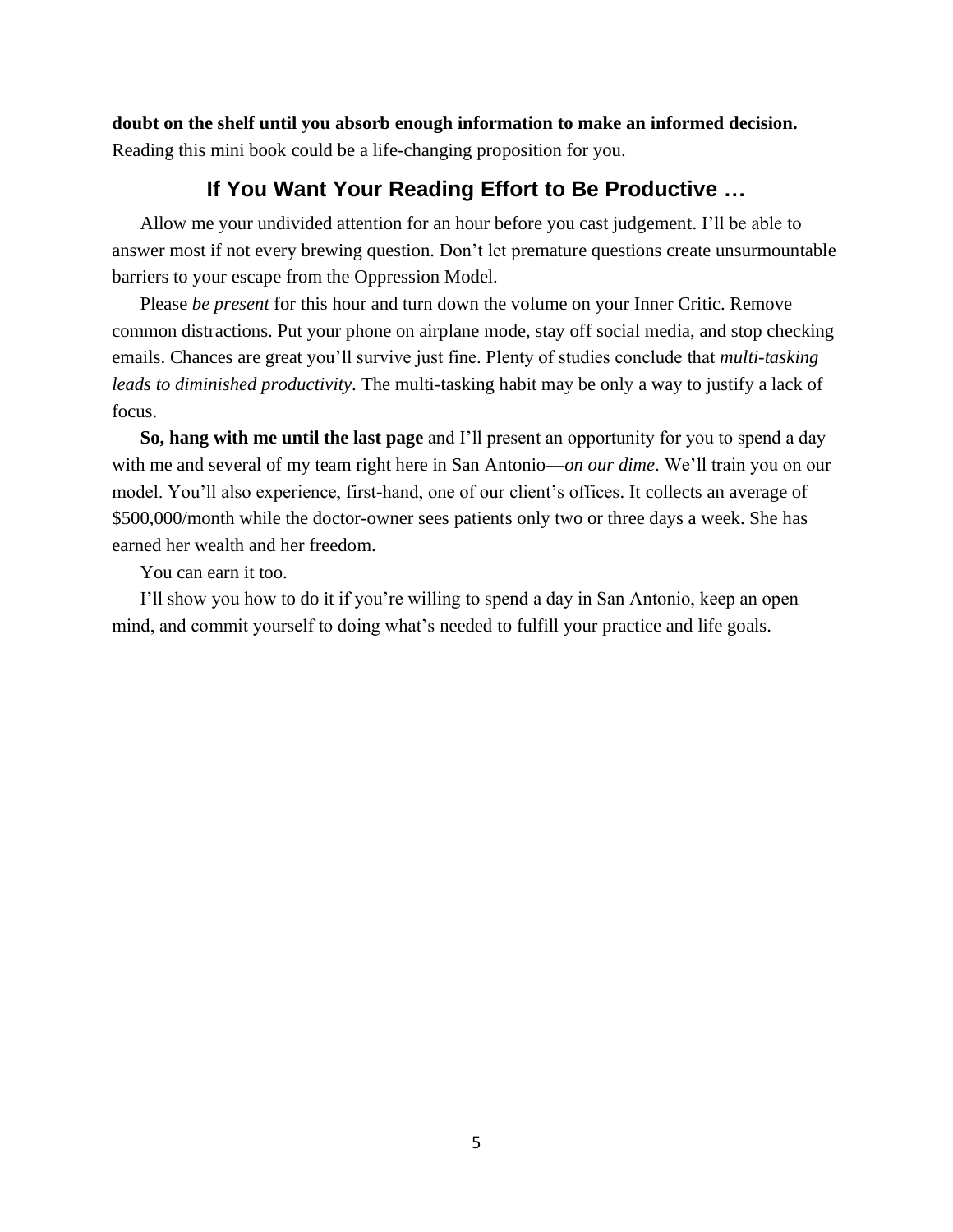# HOW IS IT DONE TODAY, AND WHAT ARE THE INHERENT LIMITS OF CURRENT PRACTICE?

The Oppression Model feeds on the principle that, for success, you must

- see ever greater numbers of patients,
- deliver more services, and
- limit quality time with your patients.

You spend growing amounts of time **completing paperwork and jumping through other regulatory hoops that don't enhance your patient outcomes or your business.** But your efforts do satisfy the voracious appetites of the big three oppressors.

If you've been in practice for several years or more, it's easy to feel the pain that goes with the constant loss of control within the model. Today more than ever, doctors are shutting their doors. It's no longer worth the hassle to appease the big three oppressors.

The outdated Oppression Model may force you to stop doing what you know is right—taking care of your patients as you would your family. *But weren't you trained to take care of others?* It's hard to do the right thing when your business must be more about volume, service variety, and paperwork than quality care and a quality patient experience. I know because I practiced in the broken insurance model for many years. And it broke me.

Although I achieved financial success, I overlooked the most important reasons I went into private practice. I found myself so busy earning a living that I missed watching my daughter grow. In time, I lost my purpose.

I have empathy for you if you're stuck in the Oppression Model, but I want to assure you there's a way out. I've been blessed to rediscover my purpose. Now I'm committed to helping as many as I can to step away from the oppressor chaos and into a model that has delivered bliss for me and so many others.

In a while I'll share my personal story with you, for it may hit home. And it ends incredibly well. My suffering forced me to find a better way. Now you'll be able to learn that better way too. And maybe with less suffering! More later.

Here are my questions to you …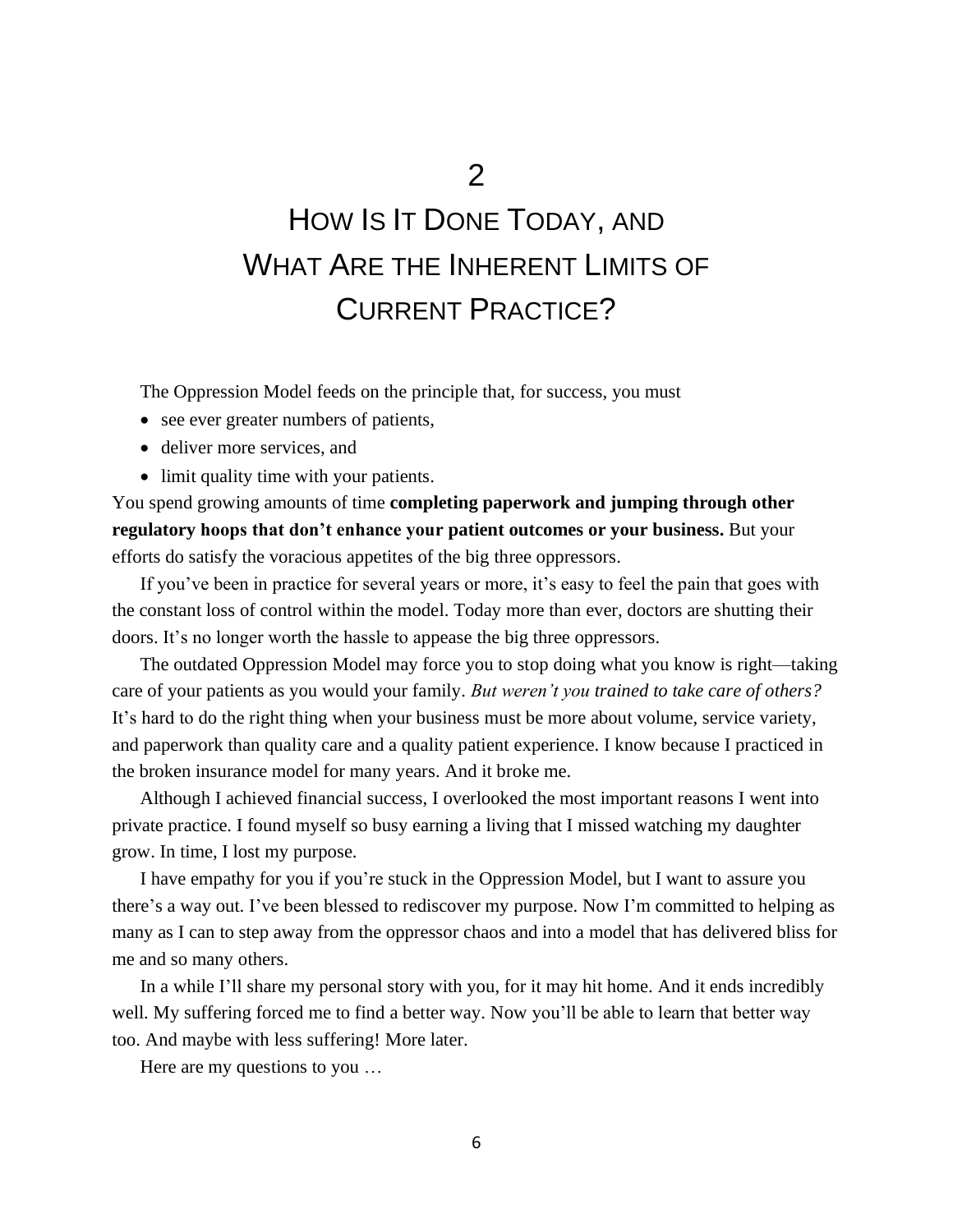Do you want to keep struggling with the challenges that come from an outdated practice model? Do you want to keep bailing out a sinking ship? Or would you rather get on a new, hightech ship that moves through choppy seas with ease and carries you to your destination in a fraction of the time? This high-tech ship has all necessary systems in place, runs on autopilot, and courses through any weather.

#### **Will It Be 2X or 10X?**

Consider this. If I challenge you to double your practice in the next three years and I make it worth your while, you will figure out a way to do it, even under the limitations of the Oppression Model. Your solution will likely compel you to see more patients, double up on services, and work more hours. Not much fun to think about.

But, if I instead challenge you to 10X your practice in the next three years, you will likely raise your hands in surrender and declare, "I can't imagine how to do it." **Yet, I can teach you how to imagine it and how to do it,** and with less stress and strain than your 2X solution will demand.

**From this point on, I'm asking you to open your imagination to 10X!** I'll fill in the gaps that your Inner Critic may be seeing.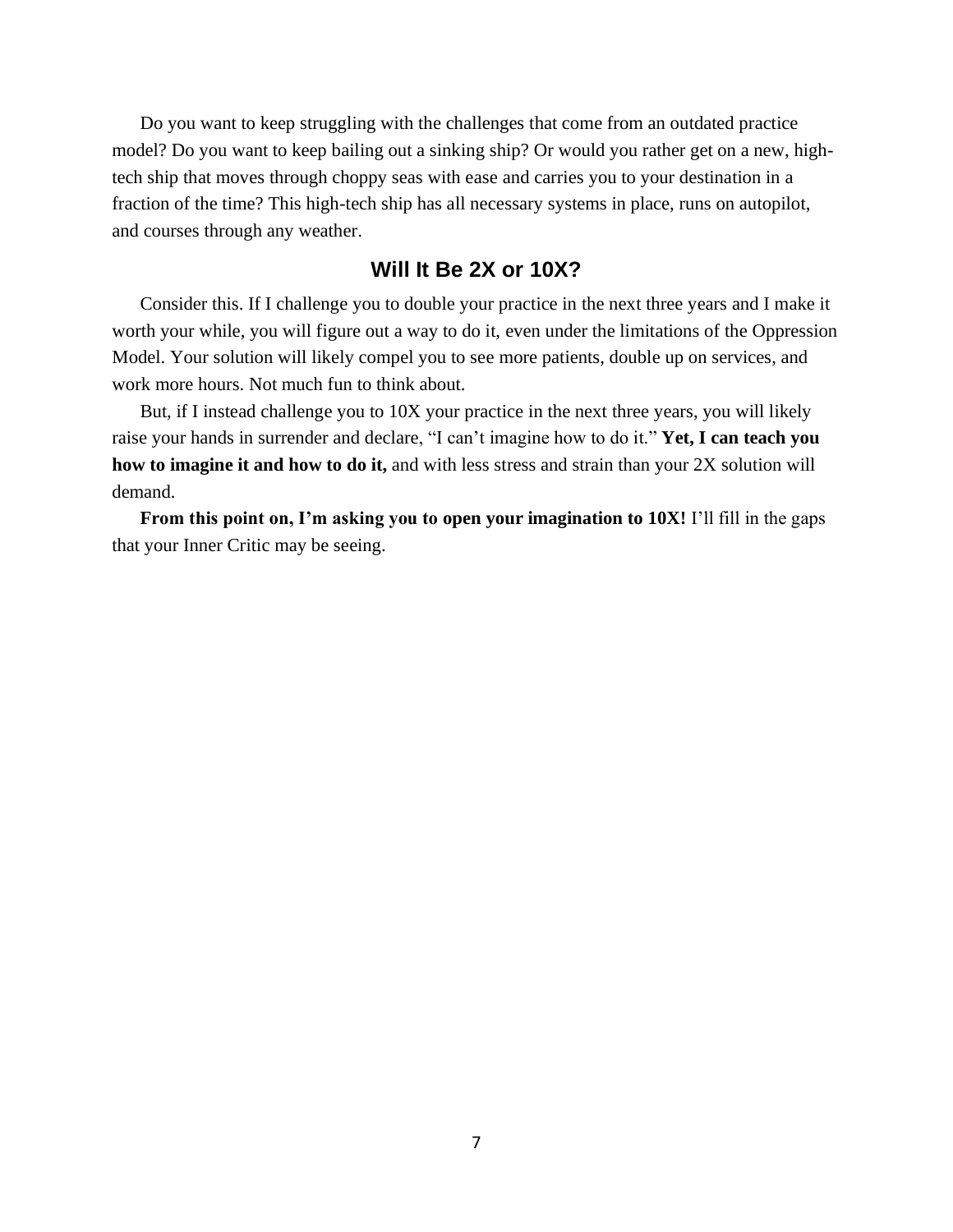# 3 WHAT'S NEW IN THE FPC APPROACH?

Entrepreneurial rules are crucial for building a true business. By *true business* I mean that, in time, your business or practice should work for you, not the other way around. Small-business guru, Michael E. Gerber of *E-Myth* fame, articulated and universalized this principle. Many have thrived from using his work as a springboard to greater things. That's what we've done at FPC.

Your business should work by tailored and packaged business systems and processes that ensure a constant growth, a predictable cash flow, less management overhead, and less stress. The value you give your patients should of course include over-the-top results. But the value should also include an out-of-the-box experience that keeps them on board for continued guidance and turns them into raving fans.

Just as important, your business should give you and your loved ones the life you dreamed of. This means plenty of freedom away from your office while the office is generating wealth for you through your adopted business systems and processes.

By the end of this mini book you'll have a rich understanding of the true entrepreneurial business rules that are the hallmark of the Freedom Practice Coaching Model. I call them the **eight success pillars of freedom practice**. If you can stay present and focused, I believe you'll be excited and compelled to learn even more about the eight pillars once you've finished reading. I promise I won't leave you hanging. As I mentioned earlier, I'll offer you the opportunity to receive a full day of training at our corporate office here in San Antonio—on our dime.

#### **A Quick Overview of the Eight Success Pillars**

What follows are pithy descriptions of the eight success pillars of freedom practice in the form of **entrepreneurial rules** used by FPC and its doctor-clients. In chapter five I'll explain each pillar in more detail. FPC experience with clients has shown that you can expect to transform your practice in as little as six months by adopting these entrepreneurial rules.

#### **Success Pillar #1: Develop a Positive Mindset**

Every highly successful doctor, entrepreneur, or business owner I've met or coached was a strong proponent of developing a confident leadership mindset—*and using it*. They didn't play it safe. And they didn't fear rocking the boat.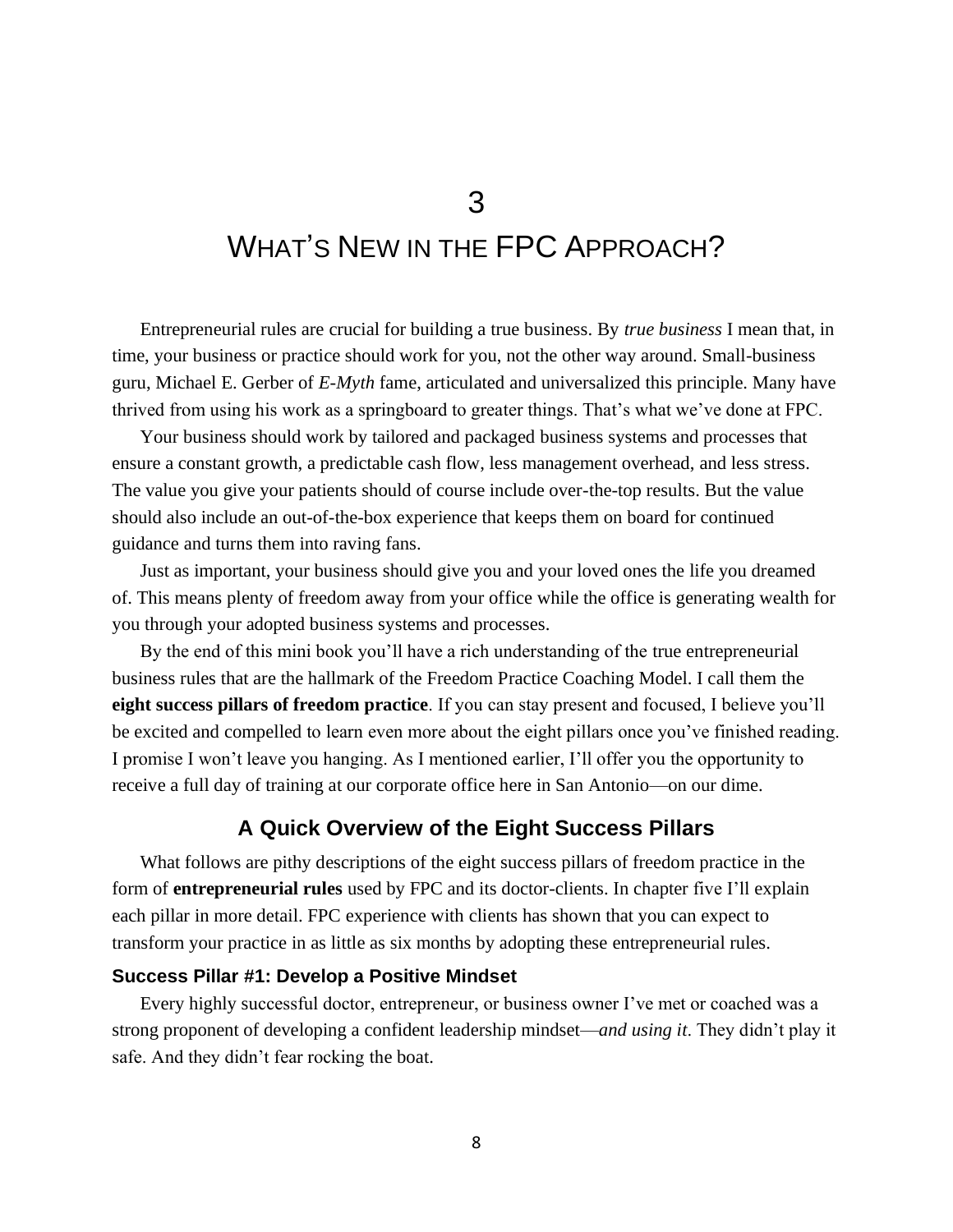#### **Success Pillar #2: Recognize the Difference between Being Busy and Being Productive** … **and Choose Productive!**

I can't tell you the number of prospective doctor-clients I've spoken with who love to brag about how busy they are. But further conversation reveals that their busyness has seldom meant success for them. In truth, busyness is a deceptive trap that betrays a lack of focus.

#### **Success Pillar #3: Reinvent Yourself as a "Category-of-One Doctor"**

A "category-of-one doctor" differs from a "commodity doctor." How so?

The commodity doctor provides patients with a menu of services and products much the same as those provided by other doctors or colleagues in the same category, *at least from the perspective of patients looking for health solutions*. The category-of-one doctor, on the other hand, has learned how to *pre-educate* the public on how he or she is uniquely qualified. Most important, the category-of-one doctor's perceived and delivered value doesn't rest, alone, in his or her services or products. A patient's "hoped-for destination" is the key focus.

#### **Success Pillar #4: Create Your Ideal Patient**

Have you been led to believe that if you become the best doctor in your community, new patients will flock to your door? Our FPC experience with prospective clients argues otherwise. New patients seldom come in droves. And many who come may be interested in you for the wrong reasons.

So, how do you attract new patients for the *right* reasons? You start by mastering your preeducation.

#### **Success Pillar #5: Conduct the Perfect Consultation**

 Now it's time to do your job and effectively communicate with your prospect to determine if working with you is the right fit…and vice versa.

 This means mastering the art of communication. When you stop talking like a doctor and start having a conversation with your prospects, which includes listening, empathy, true interest and compassion, you'll experience a smooth transition from prospect to client.

#### **Success Pillar #6: Package Your Services**

In the fee-for-service model, patients fall away from your care for two main reasons. First, **an incomplete educational experience or lack of understanding**. Second, **failure to understand that patients find much greater value in a well-articulated "final destination" for themselves than they find in the services you employ to get them there.** When you package (or bundle) your services to remedy these shortfalls, you're well on the way to a freedom practice that better serves you, your staff, and your patients.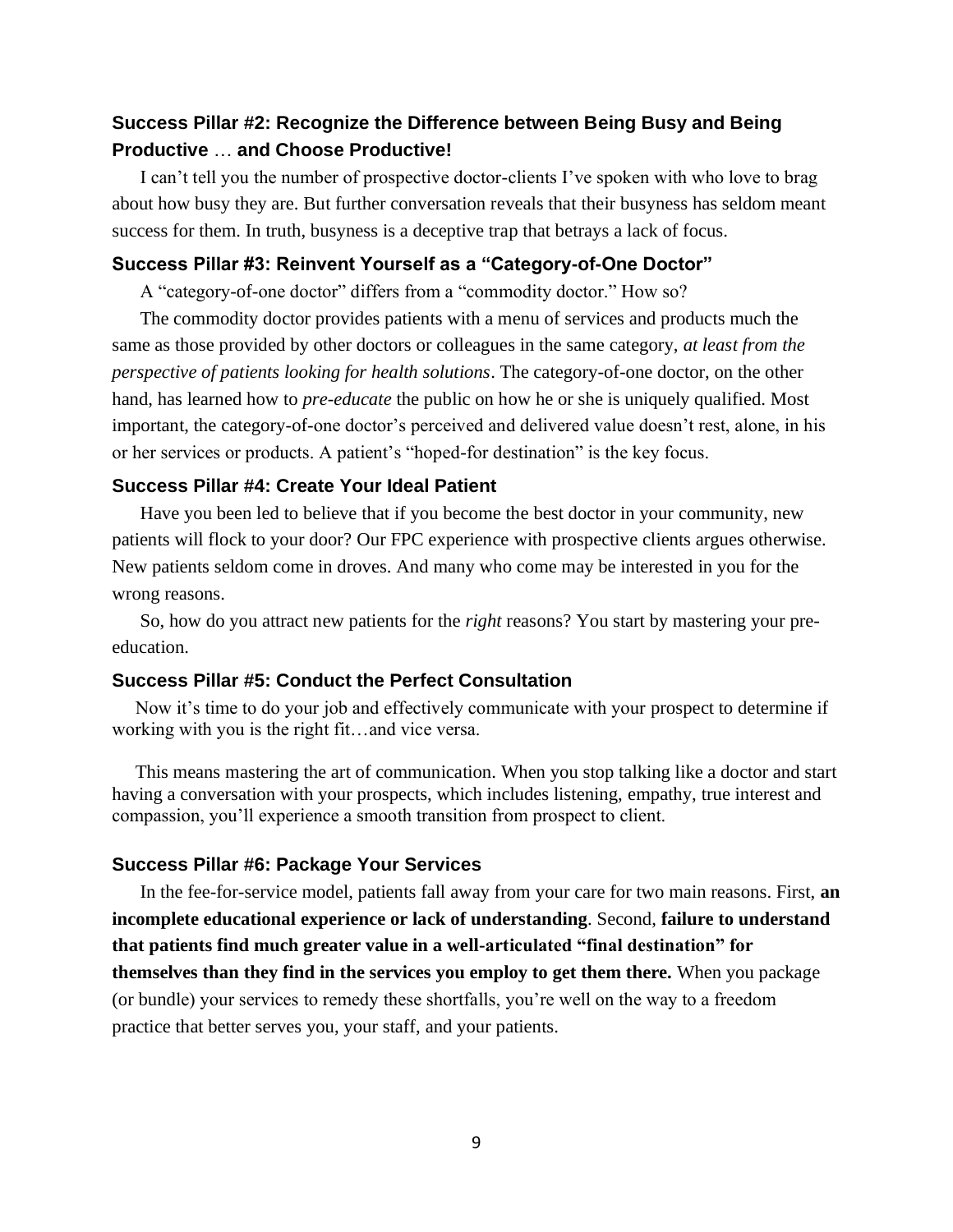#### **Success Pillar #7: Build a Superstar Team**

If you want your freedom and the ability to live now, earning wealth while you are on vacation with your family, you will need to build a superstar team that keeps the practice running while you're away.

#### **Success Pillar #8: Adopt and Manage Key Performance Indicators**

Every astute business owner knows what **key performance indicators** are. This means they run their businesses by stats based on empirical evidence, not by emotion.

If you don't know your monthly goals and the key indicators that measure achievement of those goals—broken down day by the day—you're just sailing in the wind without a rudder.

\* \* \*

Since the eight pillars of freedom practice have the power to transform your business, you need to know more about each one of them. I'll cover them in more detail. But before doing that, I need to tell you what brought me here.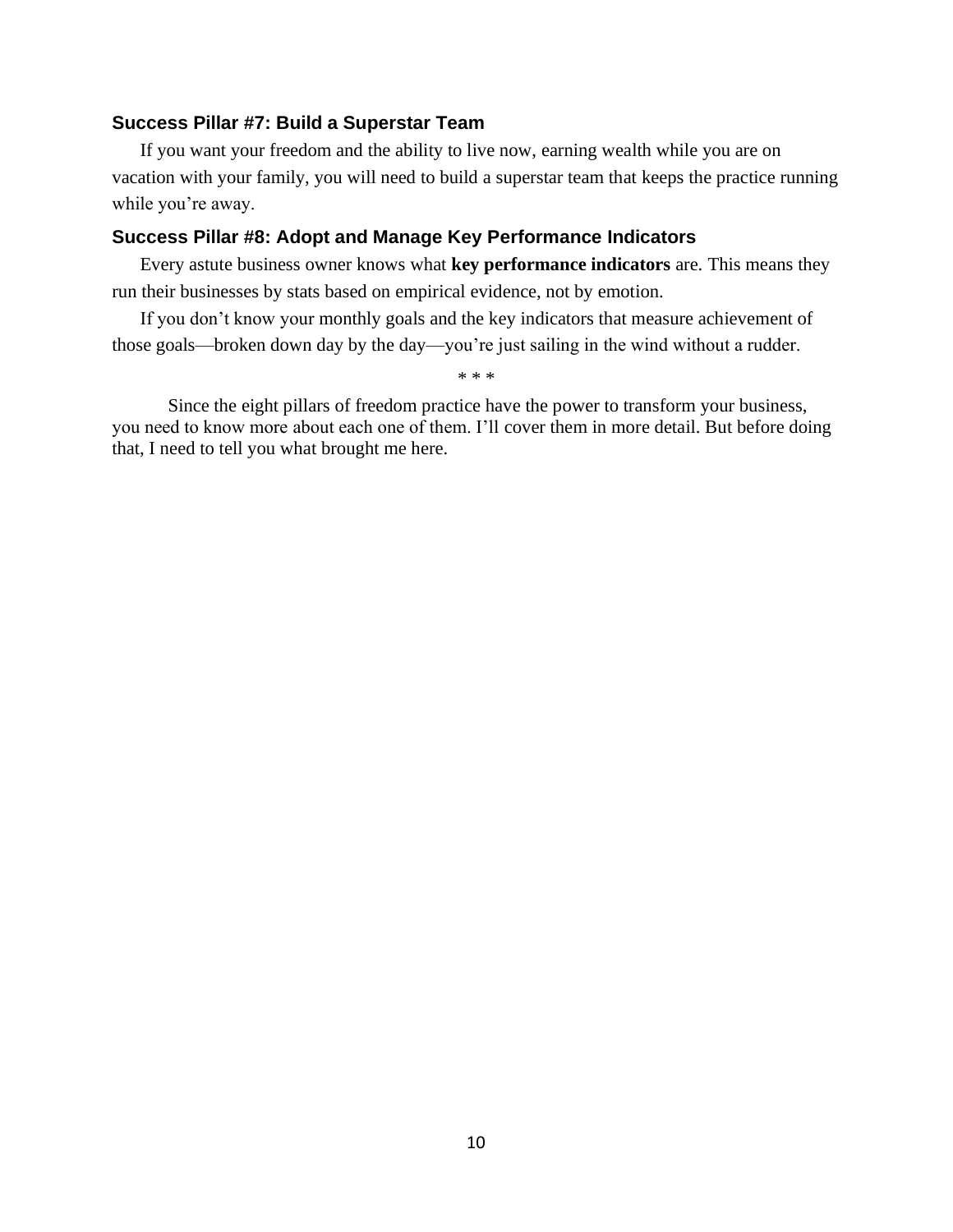## 4

# **MY STORY**

What gives me the right to mentor you in a better way to practice? What's my story? Let's begin in the early 1980s, my late teen years.

I've always been an animal lover and, while working at a ranch, spent much of my youth around large animals. My passion and purpose is to become a veterinarian. But then I watch my younger brother suffer through serious health challenges.

He is diagnosed with juvenile rheumatoid arthritis at age fourteen, is losing his right-arm function, and has lost most of his neck rotation. The doctor who diagnoses his condition gets it right, but his treatment recommendation of twenty aspirin a day doesn't fly so well with my parents. Or me.

It just so happens my brother's best friend has an older brother, a chiropractor willing to treat my brother. Over a three-month period, I watch his condition resolve fully. That's when I revise my career vision.

After I complete my degree at Kansas State. I enter chiropractic college, graduate in December 1986, and set up practice as a doctor of chiropractic in 1987.

Practicing in the late 80s is easy. Insurance pays well, a doctor doesn't have to be a great business person to build a lucrative practice, and care is almost free to patients.

From 1987 to 1996, I build and run several practices in three different states, but my business owns me rather than works for me. I'm willing to sacrifice too much precious time away from my family, short-changing my daughter Amanda in particular. I never develop the daddy-daughter relationship I should have because I've allowed my business to suck the life out of me. All along I've been thinking that building a highly successful practice requires sacrificing the extremely important parts of my life, those that really matter. But it's a delusion. Even though I'm experiencing financial success, I'm losing out on the more important parts of success and coming up short on life's experiences.

I'm skilled at what I do in my practice. I've even developed a reputation for getting my patients out of pain fast and functioning at a higher level. Yet I sense something isn't complete. I'm feeling and acting more as a technician or director of goods and services than a doctor.

Adding to my other misconceptions about my life and my mentoring role, I trust that my brief talks with patients during their regular visits is helping them. I discuss nutrition, exercise, and whatever else I hold them accountable for. Yet, they are not responding well to the talks not with me, and not with other practitioners who I know.

I ponder it. Here I am, supposedly training my patients about a healthy lifestyle so they can avoid future problems. Yet, I offer no structured curriculum for them to follow, no group classes,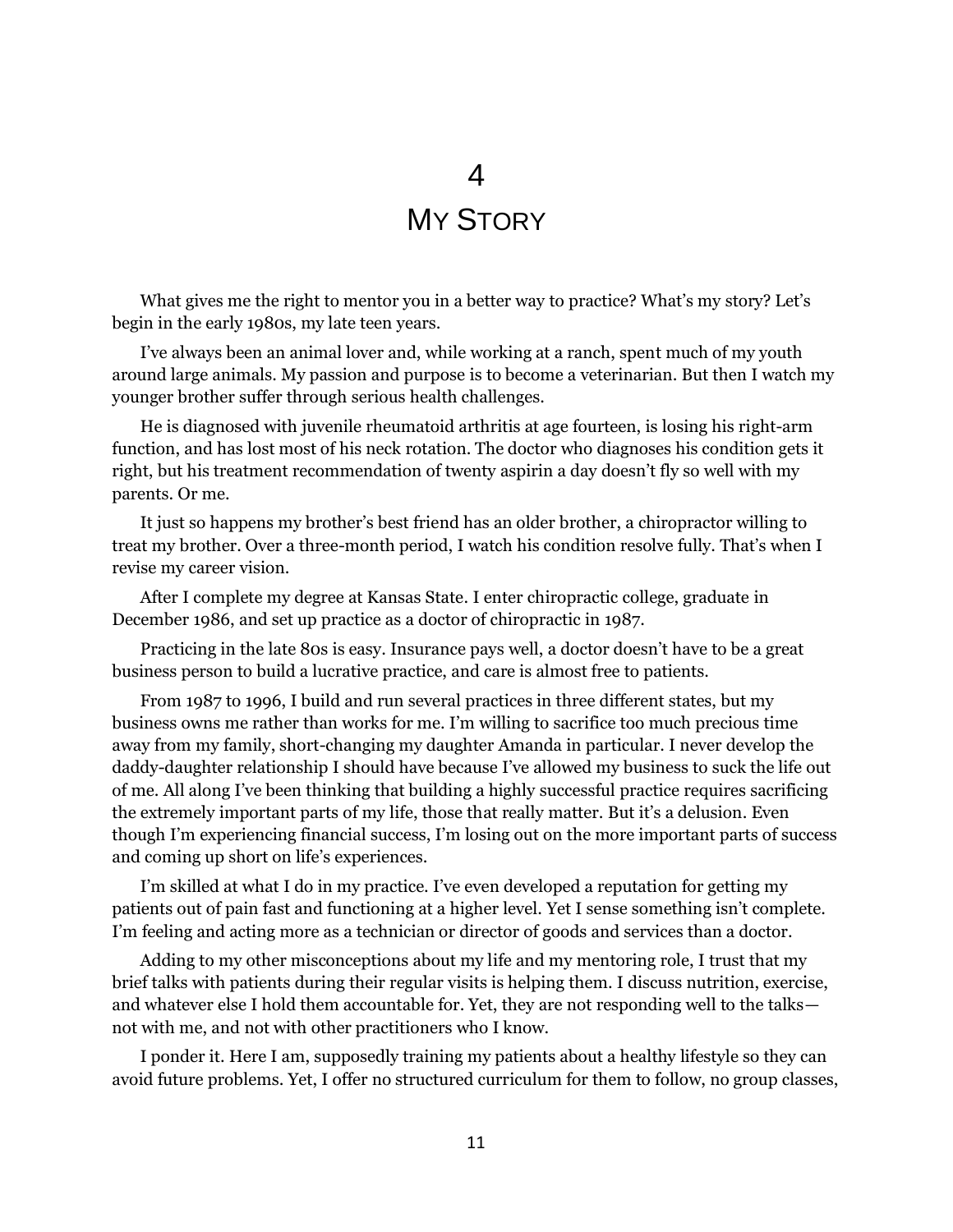no online education, and no workbook material. How would I even do that? Those elements don't fit into my practice.

I conclude I'm not serving as a true guide to empower my patients in taking control of their lives. More disturbing, I'm living a lifestyle that empowers me to sustain abundant health, but I'm not imparting that knowledge to my patients. It bothers me … a lot. I'm carrying on without seeming purpose and am burning out.

\* \* \*

By late 1996, my burnout, plus a life without seeming purpose, take their toll. I sell my practices to a public company.

After leaving practice, I enter real estate and build a very successful home-building company. I also heavily vest myself in concert promotions. Still, neither of these businesses seem to serve my true purpose in life, a purpose that I sense but can't articulate yet. In time I lose interest and passion, taking my eyes off day-to-day activities. My businesses of course suffer.

Because of my poor leadership, combined with investor challenges that followed the bursting tech bubble of 2002, I find myself bankrupt. I lose my home, my cars, everything. My wife Mindi is pregnant with our son Landon, and we have \$2,400 in the bank. I'm under much stress.

Despite the weight of the situation, it doesn't break me. Nor does it destroy my confidence in being able to provide for my family. I know myself and will do whatever it takes to get back on my feet. I've never been one who gives up and crawls into a fetal position. This new challenge will not change that.

Fortunately, I learn something important during this episode: I am not quite the skilled entrepreneur I thought I was. That's been a tough lesson. I also realize that if I am to get back on top, I need to confide in an experienced mentor, one who has a proven track record of building successful businesses.

#### **I found my mentors, listened, and took massive action**

#### Back to the Present

It took me eight hard years of sacrifice to learn entrepreneurship and its laws for running successful businesses. But once I learned, I had the tools to build one of the most successful wellness practices in the country … a true freedom practice! It allowed me to give a higher level of care to my patients, take **home seven figures** a year, and enjoy **90 days off** a year for free time and travel. I found my purpose and was thriving in it.

These lessons led to the foundational pillars that now secure the success of my current company, Freedom Practice Coaching. If you're thinking that taking home seven figures a year requires a high rent, a ton of staff, and high patient volume, read on.

The model I created allowed me to collect a monthly average of over \$250,000 **in cash**, month after month. And that's with only 1,600 square feet and five full-time employees. Between my associate and myself, we saw just eighty patient visits per week over a four-day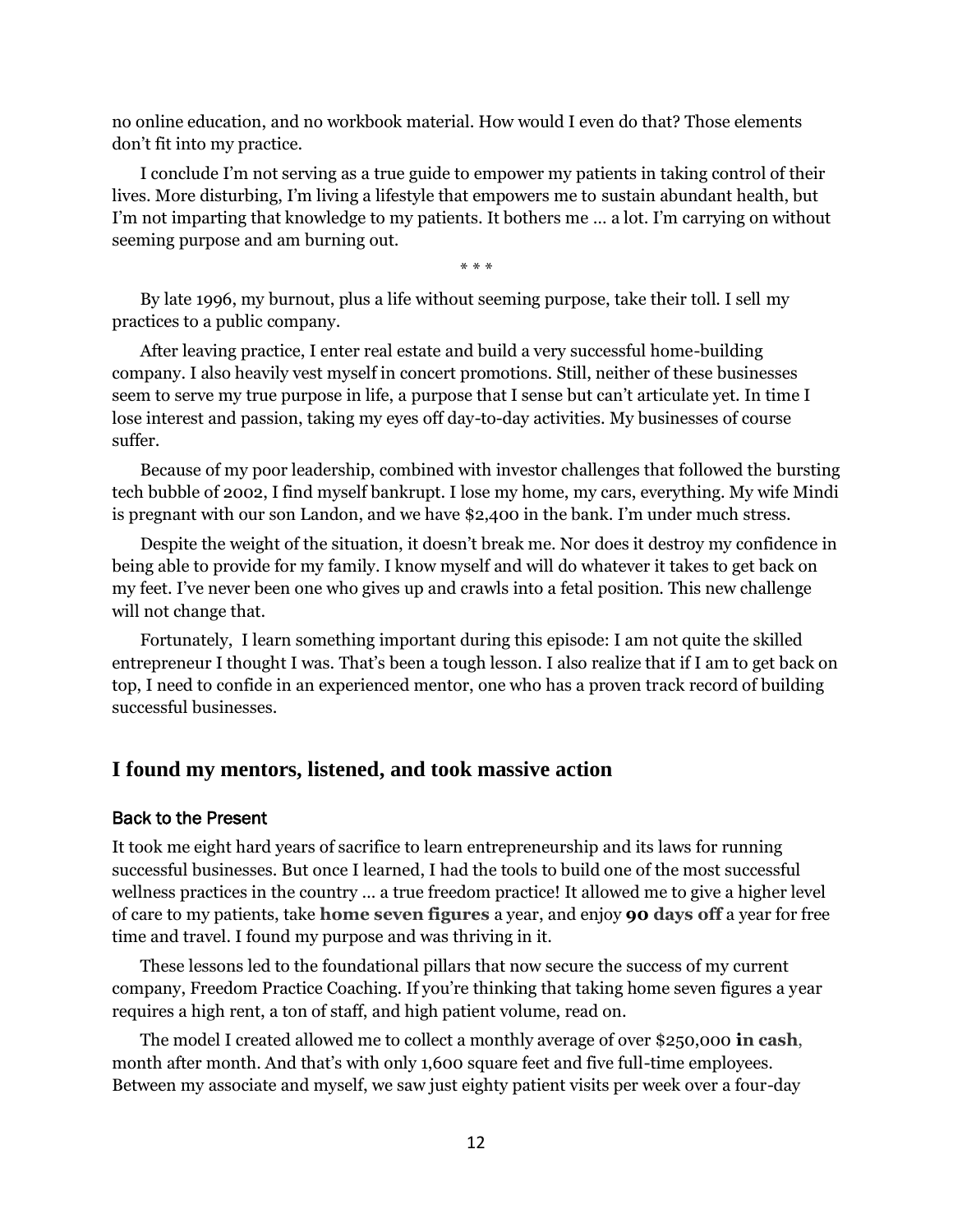work week. Thus I could spend quality time with my clients, earn high profit margins and enjoy my life in and out of the practice.

My FPC team and I have since proven the effectiveness of our eight success pillars in just about every type of healthcare practice across America. Those practices include most MD specialties, GP's, chiropractors, naturopaths, nutritionists … you name the field. FPC **has become a multimillion-dollar company and the industry leader.**

Though I continue to work and will until the day I'm six feet under, my company can now run without my day-to-day presence. I've earned the freedom to spend time with my family, travel the world, and fulfill my bucket list. If you're fed up with your current state of affairs and looking to become a self-made entrepreneurial doctor, there's a ton I can teach you. It's the real deal.

Ask yourself: are you just interested in achieving your freedom goals or are you committed? I know you know the difference. If you are merely interested, you'll find clever excuses for failing to change what you're doing.

In contrast, if you're committed, you'll be willing to overcome obstacles, step out of the box, and open yourself to doing things anew. It's your choice. Our most successful clients are committed.

Now, let's look in more detail at the eight success pillars. They are your ticket to freedom practice.

# 5

# THE EIGHT SUCCESS PILLARS DISCLOSED IN FULL

#### **Success Pillar #1: Develop a Positive Mindset**

If you're anything like the doctors I've met in my consultations, a poor or negative mindset is haunting you. It's the leading cause of unresolved challenges in your practice, your relationships, and your personal growth. *This is not an inditement of you as a person*, but it reflects thinking habits that have rubbed off on you from your world of associations. The fact is I've rarely met a highly successful person who didn't agree that working on one's thinking habits needs to be a top priority. After all, if you are unwilling to change your beliefs, you won't be able to change your behavior.

What's your focus throughout your day? Do your thoughts breed confidence, clarity, and hope for a fantastic future? Or do they induce stress and anxiety? My team and I have coached nearly 400 doctors over the last seven years. I can tell you that a top priority for these men and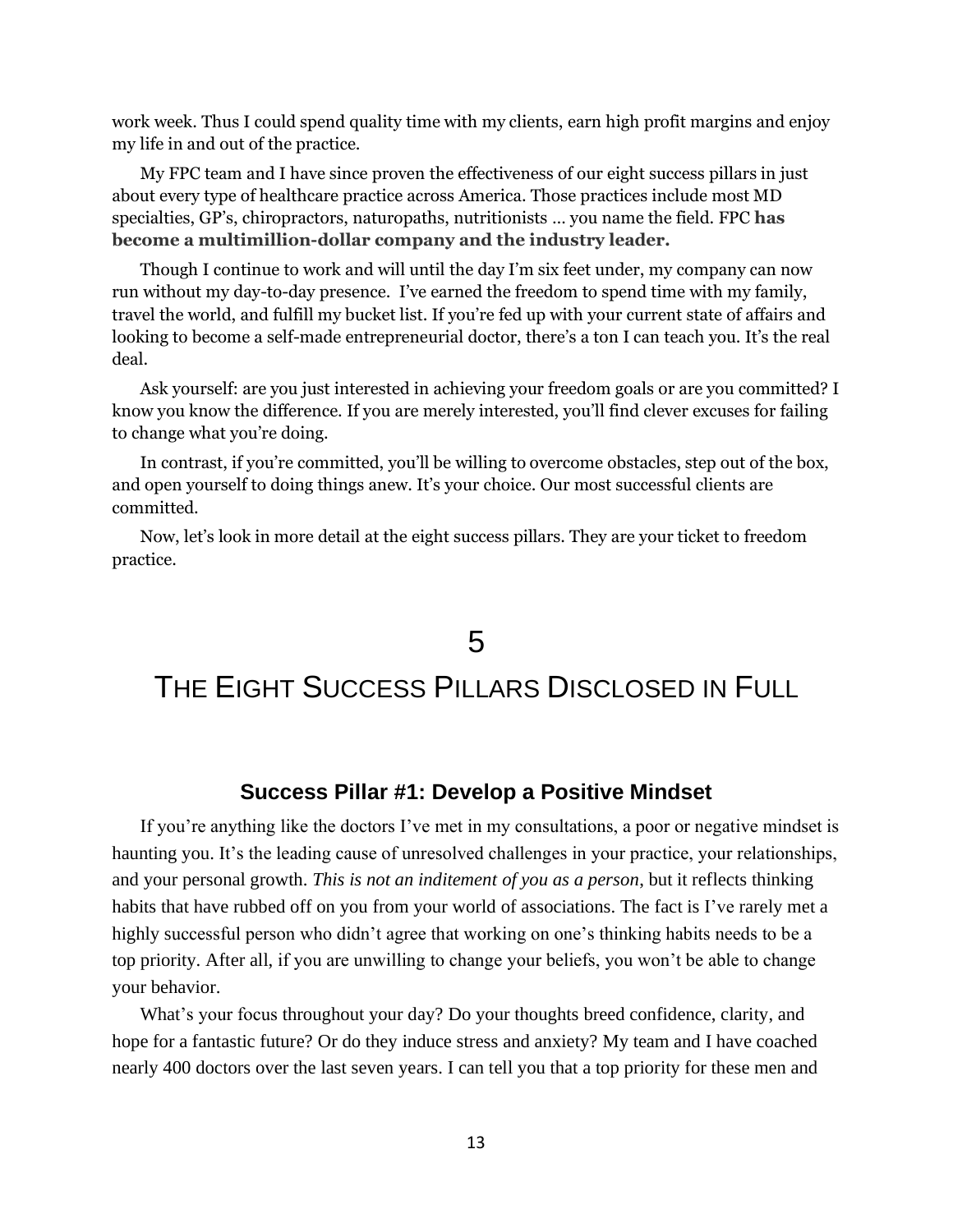women has always been to master their thoughts, their confidence, and their willingness to take action, regardless of their fear of the challenge.

I love teaching about mindset. It's had great impact in both my business and personal lives. Imagine having complete control over your thoughts and the ability to move through resistance or fear with confidence.

One of the most empowering gifts I received from one of my mentors was this. **"Charlie," he said, "the difference between those who earn their life dreams and those who don't is this … those who are willing to accept and embrace challenges and take action despite their fear will make it to the finish line. For the rest, they will try to find contentment sitting on the sidelines succumbing to their fear, never to realize their dreams."**

I took this piece of wisdom seriously. It's paid off well. I never allow resistance or fear to keep me from acting on my purpose. You, too, can use simple techniques and strategies to take extreme ownership of your thoughts so they never hold you back from what you should be doing.

I've never met a highly successful doctor, entrepreneur, or business owner who played it safe—who feared rocking the boat. In every case these successful people took time and effort to gain a leadership mindset. That mindset would motivate them to act when their less successful colleagues wouldn't.

Where you stand at this point in life is exactly where you should be. It reflects the choices you've made along the way … actions you took and actions you chose not to take. If you're current situation is unacceptable and you know a more abundant life awaits you, you must change the way you are doing things. You must sometimes act today when you failed to act in the past. No playing victim here, just extreme ownership. The minute you take complete responsibility and drop the blame game, you'll find incredible empowerment from knowing you are in control of your future. No one else.

## **Success Pillar #2: Recognize the Difference between Being Busy and Being Productive … and Choose Productive!**

As the owner and CEO of your business, you have a responsibility to generate wealth for your shareholders … and that would be you. As the CEO you must assess and compare time and resources spent in each activity against the value offered. Here are two contrasting examples.

One of our clients now generates \$100,000/month *on a three-day work week* with a team of one doctor, one associate, and three staff. Therefore, this \$100k practice generates \$20,000/month per full-time employee (\$100k/5), including the owner-doctor.

Another client came to us with monthly collections of just \$40,000 *working five to six days a week* with a team of one doctor and four staff. This \$40k/month practice generates \$8,000 per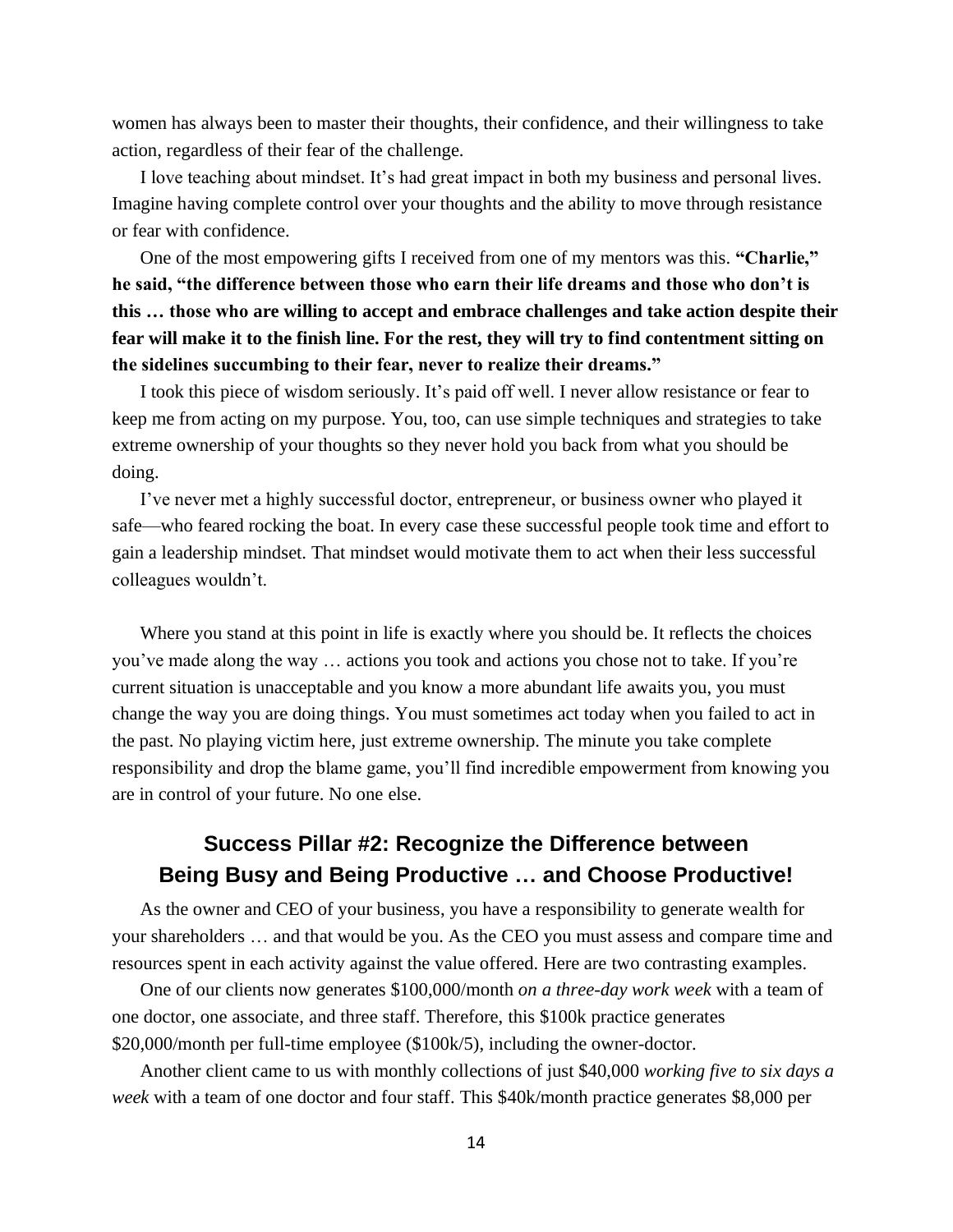employee each month. The owner of this practice tells me his office is extremely busy and cannot grow without hiring more staff. The five employees may very well be busy, but they are far less productive in producing real value when compared with our first client's office. If you also consider the days per week worked, it gets even worse.

**Busy seldom means success.** It more likely represents misguided actions of both the owner and the team. The answer is not to increase expenses by hiring more staff, but learning which activities are the most productive and focusing on them.

You might thinking, "But Dr. Webb, you don't understand. My practice is unique. We can't be as productive as the high-profit model."

Every client we have ever signed up has said their practice is unique. Great! It should be. But this doesn't mean the business laws and principles mandatory for success don't apply to your business … no matter what business you're in. Entrepreneurial business principles still apply.

**In line with the above, here's a statistic you should commit to memory …**

To be financially successful in your practice—meaning you're taking home a paycheck that allows you to live well—your practice must generate at least \$15,000/month per full-time employee, **including yourself.** *This is an absolute minimum.* If you have a team of six, this means you should collect at least \$90,000/month (6 x \$15,000). If you're not reaching that, you're likely not paying yourself what you're worth and leaving serious, unrecognized income on the table … every month. This adds up over the years … from several hundred thousand dollars to maybe millions.

**The ideal number to shoot for** is between \$25,000 and \$40,000/month per full-time employee. What does this look like? A practice with a team of six should collect between \$150,000 and \$240,000/month. If you're skeptical about those numbers it just means you're trying to figure out how they are possible in your current model. Frankly, if you're practicing in the traditional fee-for-service model, it's likely *not* possible.

We have hundreds of clients that were once skeptical. They implemented our model and are now operating in the ideal range I stated. To hear some of their stories, check out client reviews for Freedom Practice Coaching on our website, freedompracticecoaching.com/reviews.

Remember, to step beyond your skepticism, you must drop old mindsets, step out of the box, and open yourself to doing things differently. Stay focused here as I get into the nuts and bolts of how and why our FPC model works.

#### **Success Pillar #3: Reinvent Yourself as a "Category-of-One Doctor"**

You will have no competition in your practice venue if you reinvent yourself as a categoryof-one doctor. You'll do this by collecting and using business skills that deliver uncommon value to your prospective patients. This will distinguish you from your colleagues by the value you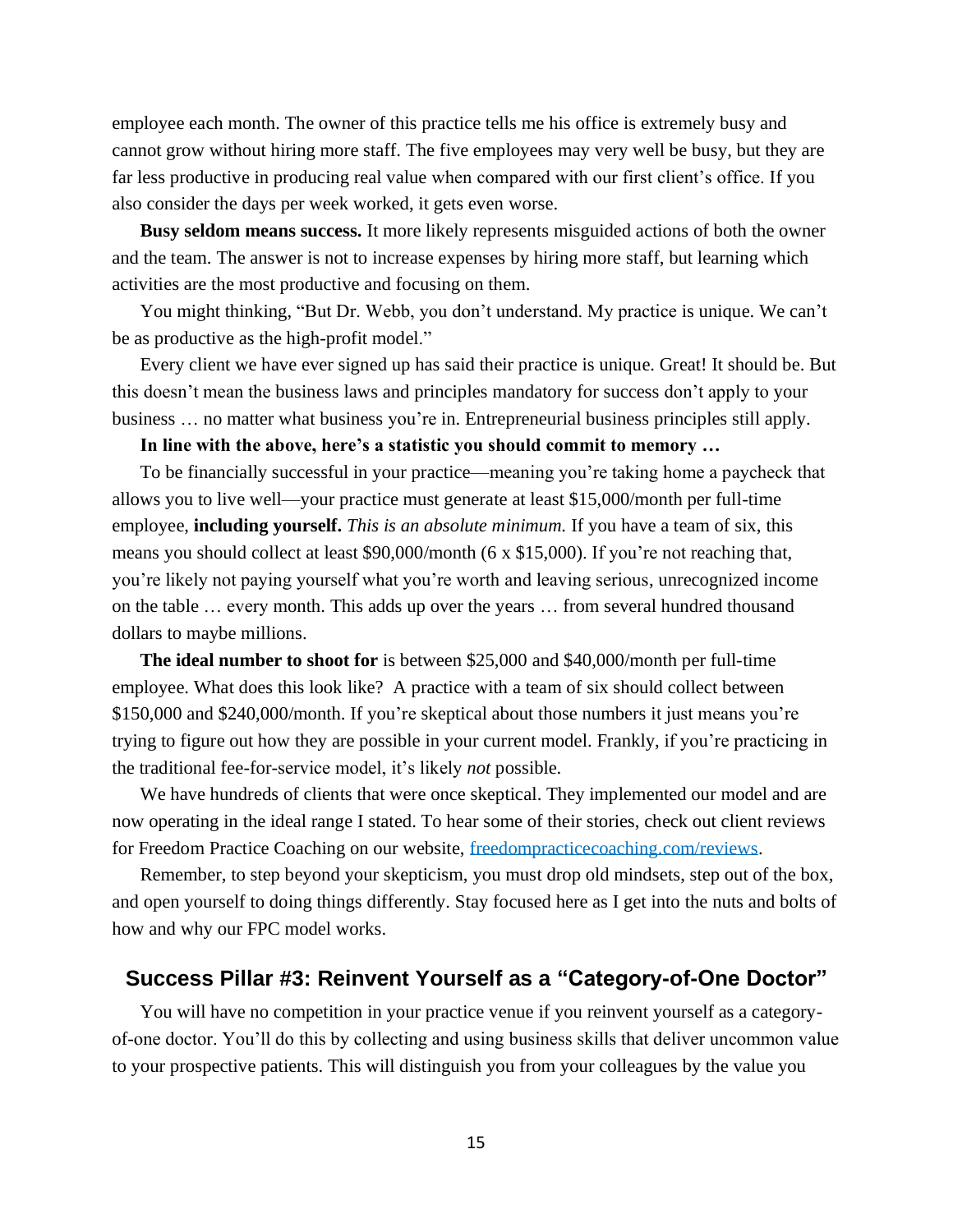#### place in your guidance and expertise. Moreover, you will **train your patients to recognize value in hoped-for destinations.**

If, however, you now have competition in your practice niche or marketplace, that's a sign you're delivering a commodity. Let's see what you can do about that.

Today, more than ever, people in your community look for more than just another doctor who offers treatment and services that can relieve their symptoms. It's not that certain treatments shouldn't continue to be part of the healing process, but such services, alone, won't address a patient's long-term goals and needs.

If several or more doctors in your community offer services similar to yours, what differentiates you from them? Why would prospective patients who seek healthcare support choose you over these other practitioners? Is it your location? Or maybe more referrals? Yes, those might be factors. But if there's no *major-league distinction*, you're still a commodity doctor. Patients perceive that your value lies in your services and products rather than your expertise.

Now, you might say, "But I'm among the most talented doctors in my field." This could be true. You might also be top-ranked in your community by your peers. But how would your prospective patients know that? How do they find out? After all, it's usually only other practitioners who know of your skills.

And if you are the most talented, does your talent lie in your expertise in delivering treatments? **If so, you're assigning value to the** *deliverable*. That's on par with colleagues who deliver the same treatments but with lesser expertise. **Deliverables don't distinguish themselves**.

*Specific treatments come with commodity pricing regardless of the expertise used in delivery*. That's why you shouldn't place all your value in your treatments, services, or supplements.

Do you want to step out and separate yourself from the herd? *Then reinvent yourself as a category-of-one doctor.* Place more value on your expertise and how that expertise can empower your patients to reach their hoped-for destinations.

This means you must become more than a doctor acting as a director of services and treatments. Yes, you must still be an excellent diagnostician and one knowledgeable about the best treatment approaches … **but, you must also become a mentor or guide**. Your community residents are begging for a guide who will help them with their current health challenges. But more than that, **take them on a journey that empowers them to control their own lives without fear of the unknown.** 

Adopting category-of-one practice skills is how I, along with nearly 400 FPC clients, have been able to build freedom practices without competition worries. Competition doesn't exist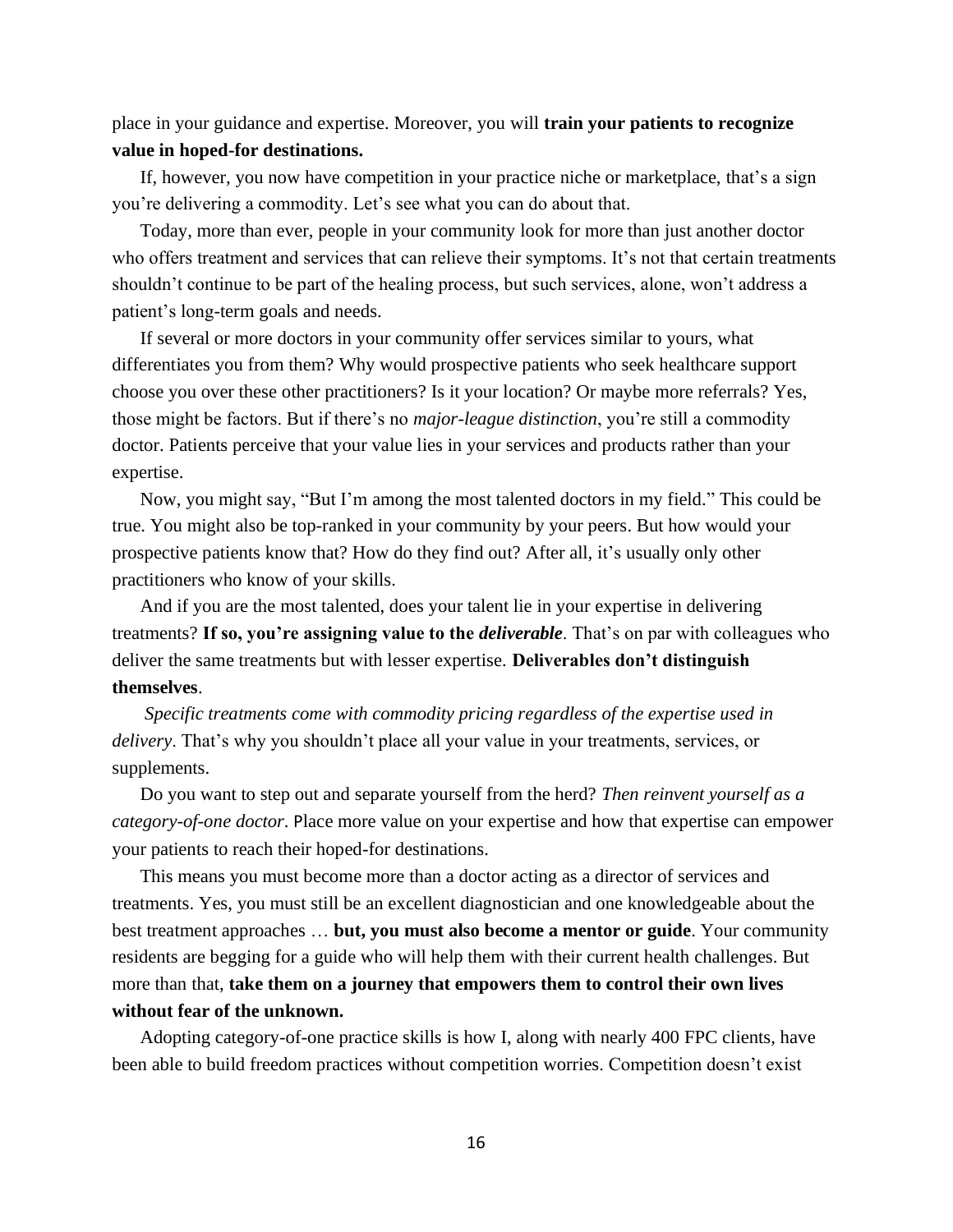when you raise your stature to the category-of-one level. Patients see their FPC doctors as a different breed. They recognize value in the guidance they receive.

Please understand that a person who becomes the patient of an FPC doctor *already sees a commodity doctor* … and maybe several. Such doctors might include a GP, a chiropractor, an acupuncturist, and so on. They can help within their niche.

Yet, the patient still works separately with an FPC doctor, pays cash for the opportunity, and never thinks of it as a medical expense. That same patient will often complain about the smallest copays for commodity-doctor visits!

So, what's the difference?

*Patients of FPC doctors are hungry for knowledge, guidance, and empowerment*, and they're getting this delivered. They're not enjoying those benefits from their commodity doctors.

Stay with me to further understand how you can *create* your ideal patient.

#### **Success Pillar #4: Create Your Ideal Patient**

Wouldn't your practice growth be easier and more enjoyable if you were in control of attracting the ideal patient? Can you build a highly successful practice without first being in control of how many new patients you work with each month?

If you run an insurance-based practice, you might find it easy to gain new patients. *They often find you* because your name is on lists of insurance takers. But that's not a good reason to have someone seek out your services.

### **Believe me … you don't want to attract individuals with the mindset of choosing a doctor just because they can get services for a pittance. That doesn't promise a committed and accountable patient**.

#### **Trying to Shake off Addiction to Insurance Income?**

If you've been relying on insurance income, you'll soon discover the need to learn how to attract new patients. Wow. Under-graduate and post-graduate training never taught you how to do that, did they? But don't fret. I'll explain how you can control the number of new patients you want to bring into your practice monthly. I'll also explain how you transform new prospects into ideal patients who will:

- see your expertise and guidance as the unique value you deliver
- be willing to invest their own money to hire you, and
- be willing to co-labor and commit to doing their part.

Just imagine how much easier it will be if 90% of your patients commit to your long-term recommendations, show up for their appointments without reminders, and regard their relationship with you as a financial investment rather than an expense. How much better their outcomes will be!

So how do you do that?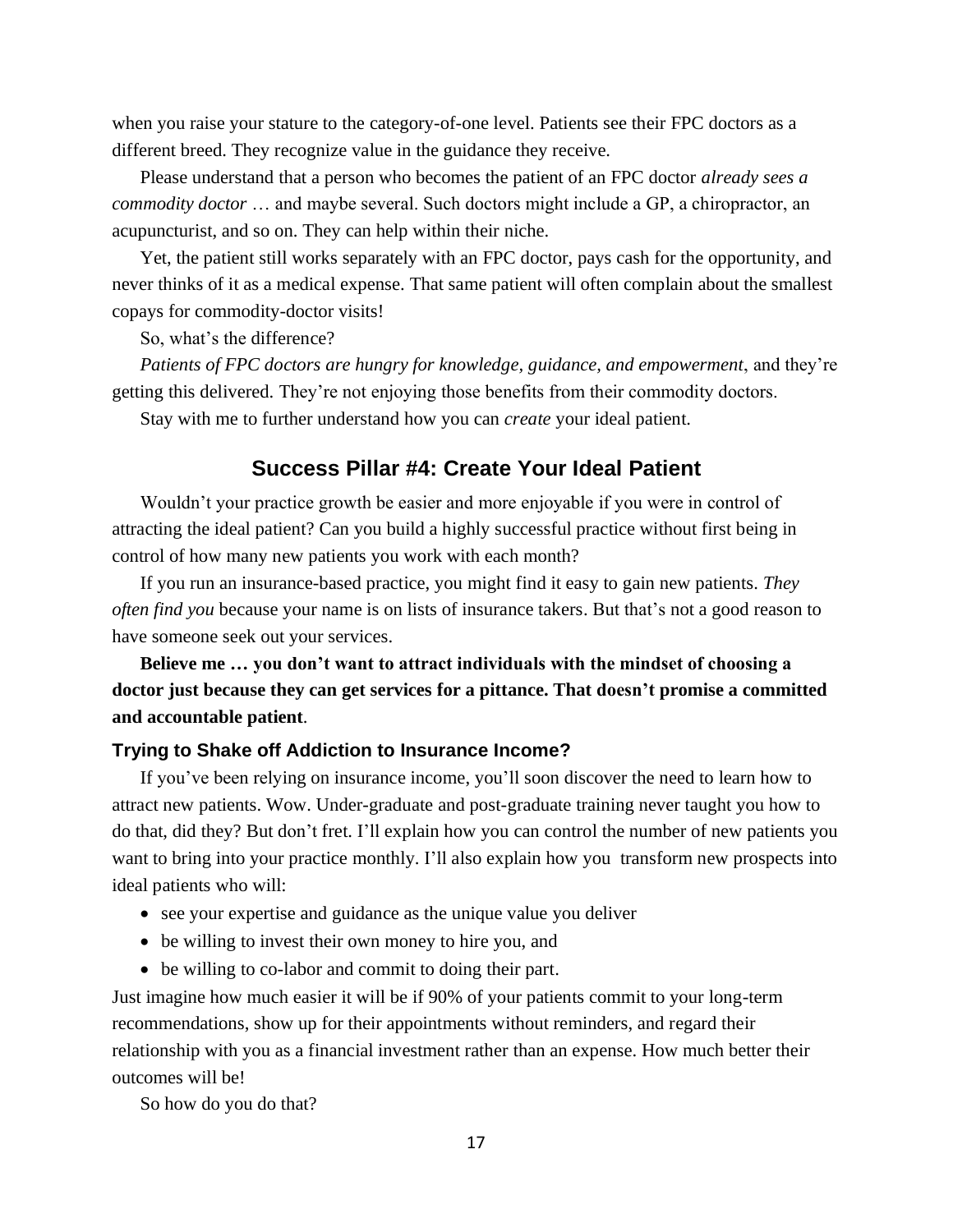Consider first how the typical person in your community—heck, in the whole country thinks about doctors and healthcare. Isn't it true that most believe in seeing a doctor only when they have symptoms? After all, that's what the word "patient" reflects—someone who has symptoms or has been diagnosed with a condition. And it's a doctor's job to treat patients!

**Further, because people in your community have been trained to expect you to fix them so they can get on with their lives, it makes** *you* **responsible for their health.** It means dependency rather than self-responsibility. Co-laboring in their own care and changing their lifestyle habits barely crosses their minds. What a cramped mindset!

#### **Why Think** *Client* **Instead of** *Patient***?**

Since use of the word *patient* implies a less-than-ideal mindset from almost every angle, from now on I'll refer to those who work with you as *clients* or *practice members*. That's what we call them at FPC. And it matters. It's a first step in breaking traditional molds in the minds of patients—and doctors!

*Client* represents someone who seeks your professional help to better themselves. They don't just have you fix them when they're broken. *Client* also implies an exchange of value … a worthwhile cash investment for the guidance received. Qualifications for insurance coverage plays no role here.

#### **The "Insurance Entitlement Trap":**

#### **Another Piece of the Cramped Patient Mindset**

The typical American mindset about healthcare didn't arise by accident. The insurance conglomerates, Big Pharma, and the corporate world of healthcare made certain it happened. These oppressive groups could never enjoy the astronomical profits they earn, year after year, without keeping fear in the public mind. They've done everything possible to teach that we all get sick and will need medication sooner or later. Also, that we have no real control over our health because we can't fight genetics. Moreover, if insurance doesn't cover it, it must be quackery … another fear gambit.

Above all, patients have been taught *they are entitled to your care* just because they have insurance coverage. Talk about making things difficult for the doctor! Is it any wonder doctors become frustrated working within the chaotic Oppression Model? The oppressors keep the public blinded. They profit from managing the public's symptoms while *ignoring protocols and education that would actually allow people to enjoy abundant health*.

**What do the oppressors fear most? They fear the doctor who stops acting as a subordinate director of goods and services and becomes a "doctor + mentor" … a DoctorPlus.** This doctor educates, guides, and empowers patients to take control of their health. A patient also realizes that a DoctorPlus is a true expert in the health field and not just a palliator of symptoms.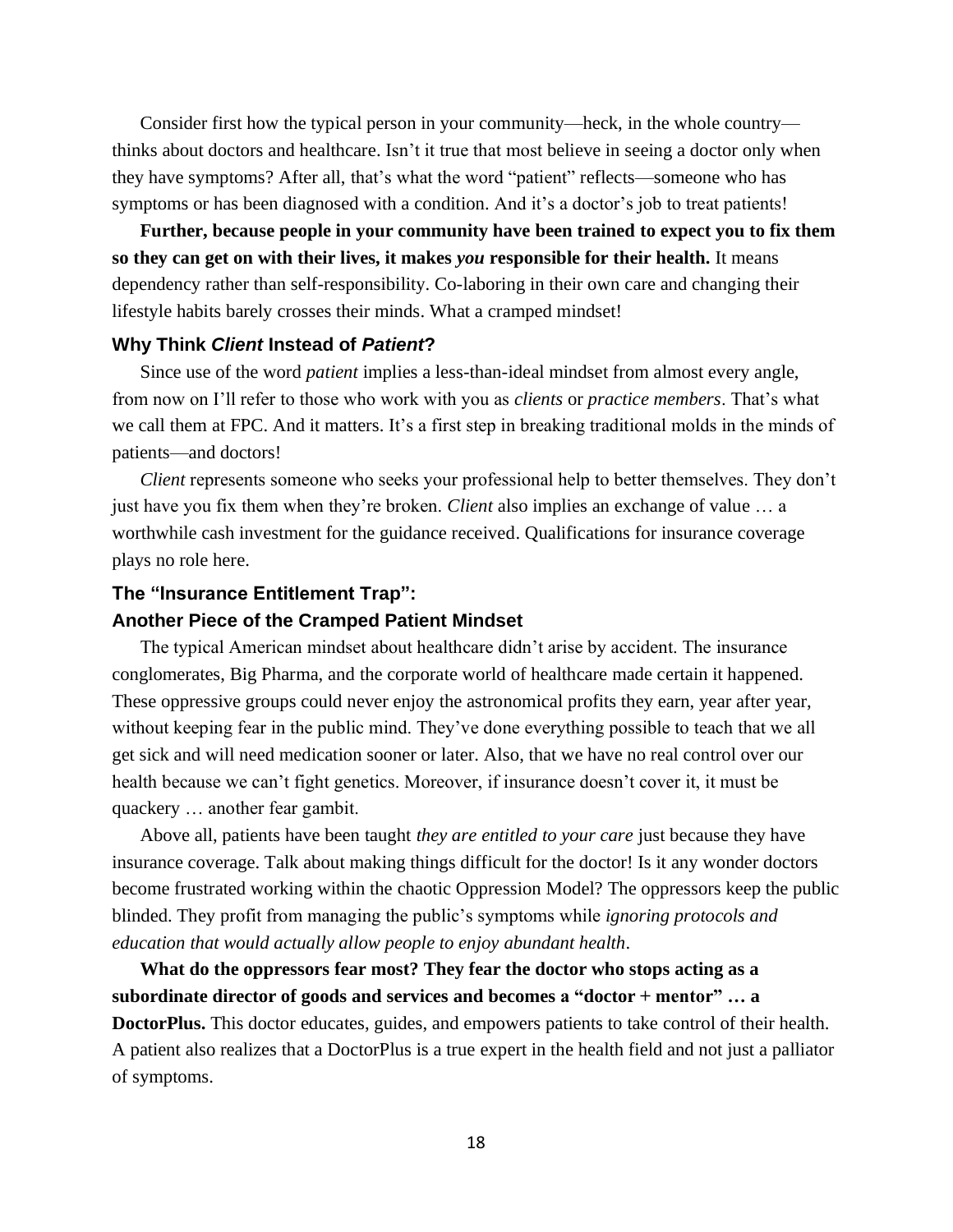The patient who joins forces with a DoctorPlus steps out of the disease-management model and into the health model. He or she becomes a "client" of the DoctorPlus, recognizing true expertise and guidance that commodity doctors don't provide.

I'm not necessarily advising you step all the way back from insurance. This is a case-by-case decision that FPC can help you with. What I'm proposing is that you no longer depend on insurance to keep your doors open. Such dependence can be scary. All the control is in oppressor hands.

If you want to run a 100% cash practice, you have that option. It's one that many of our clients choose. Again, insurance has its place and you may opt to continue with it for specific services. Just don't bet the farm on your income security or your sanity.

#### **Nurture the** *Client* **Mindset**

Should you become a DoctorPlus, how can you ensure that every person who walks in your door has a *client mindset*—or at least the hint of one—rather than a *patient mindset*? It's all about **pre-education**, your next-step **consultation invitation**, and **prospect self-exclusion**.

I'll get to pre-education and the consultation invitation, but first, what do I mean by *prospect self-exclusion*?

Some prospects will remain "patients" because of the mindset they cling to. They just won't accept much of what your practice offers or recommends. *Frankly*, *you needn't worry about such folks.* They still have their commodity doctor(s) to fall back on! Plus, they will take comfort in not having to take personal responsibility for their health.

So, once again, how can you ensure that every person who walks in your door has a *client* mindset instead of a *patient* mindset? Here's an instructive sketch describing what I'm doing that may serve as a springboard for *your* action:

As you read this mini book, *I'm pre-educating you* about a better way to practice. You may have started your reading with a particular mindset or bias that you carried from years of mental conditioning through your parents, your education, your colleagues, and your friends. Not all of your conditioning has served the best interests of your business and your life.

Since you're still reading, *you're starting to envision your doctor and business roles differently*. Maybe you're even open to *doing* things in another way. You see, I'm trying to accomplish two things here:

- 1. pre-educate you to disrupt some cherished or subconscious beliefs that hold you back from the freedom practice you deserve, and
- 2. outline compelling evidence that should help you realize you now have an opportunity to build a better practice and a better life.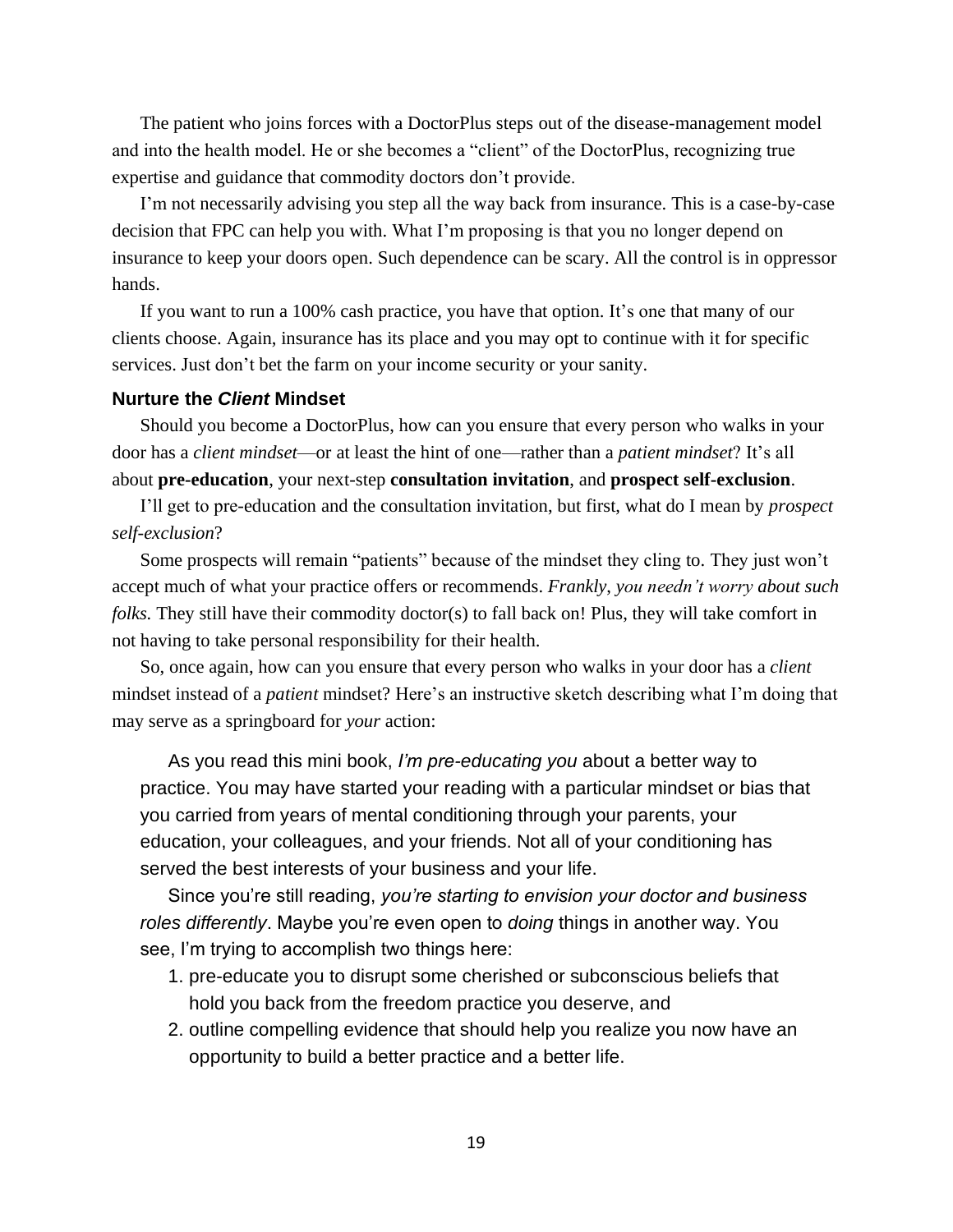I'm investing my time pre-educating you *as a prospective client*. You might see this as an opportunity to achieve your dreams even if you started reading this book with skepticism. Once I help you shift away from your business-detrimental beliefs and reveal a better practice option, you might take me up on the opportunity I'm offering you.

See? That's what's going on between us right now. But let's reframe the sketch to reflect *your* prospective clients and *your* offer to them.

#### **Pre-Educate** *Your* **Prospective Clients to Offer and Receive Better Value**

Let's say your particular offer is for prospective clients to come into your practice for a consultation. **Wouldn't you prefer to occupy your consultation slots with prospects educated about your approach, how and why you're different, and what to expect concerning insurance, commitment, and long-term outcomes? Of course you would. As a collateral benefit, good pre-education will also filter out prospects unlikely to be a good fit.** 

Therefore, your pre-education content and approach need to be first rate.

 It's not effective to educate people *during* your consultation. They must have critical information ahead of time so they can assess and follow your recommendations. If you try to stuff pre-education into a consultation time slot, you will lose the advantage of a prospect's natural tendency to *self-exclude* while clinging to a patient mindset.

Thankfully, when you pre-educate potential clients using FPC guidelines, you'll know that most of those who do sign up for consultations will be ready to accept your recommendations.

#### **But What If Your Patients Don't Value Their Health?**

Because of the common patient mindset, many doctors conclude their patients don't value their own health. Plus, because patients complain about paying out of pocket, it must mean they don't see the value in their doctor's services either, right?

Not quite. Patients may not see the value in your services, but they *do* value their health. They just don't see their commodity doctors as delivering the big gains.

Here's a question for you. If someone is overweight, has no energy, experiences low sex drive, has lost self-confidence, and is on three meds (meaning they are sick and feeling crappy), who are they going to seek help from? *If you give them the choice* between a personal trainer and a doctor, they will more than likely choose the personal trainer.

Why is that?

Because they think of the trainer as a guide and mentor who can empower them to get in shape, increase their energy, improve their sex drive, and regain their self-confidence. And if they follow that trainer's recommendations on cleaning up their diet, they might even get rid of some or all of their meds.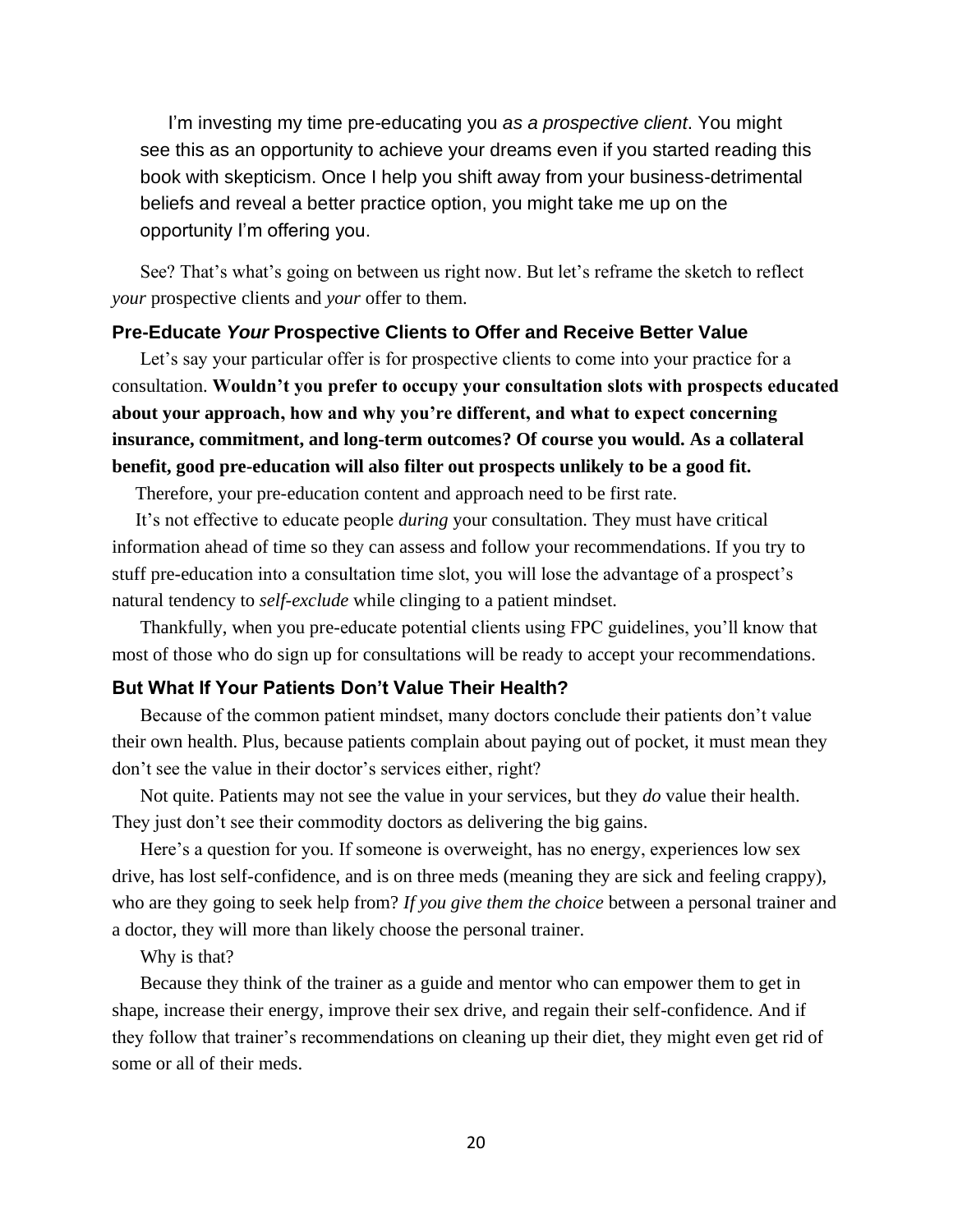People generally choose a commodity doctor when they have specific symptoms they want to eliminate. They believe that personal trainers offer health while doctors fix "boo boos." And here's the kicker. These same individuals will moan about pulling their wallets out for the doctor but not think twice about investing \$500–\$1,000/month for a personal trainer.

In truth, your current patients will invest in their care so long as it's about getting them to their hoped-for destination and not just about being treated from your menu of services (to which they believe insurance entitles them). In your pre-education sessions, you must address a prospect's implicit willingness to invest money and effort. You must be a guide that helps them regain health. You don't just remove disease symptoms. *This is all part of your category-of-one reinvention.*

If your prospects can recognize the long-term outcome or destiny they want to reach, they will no longer see you as an expense, but as an investment. So, they will come to your consultations prepared—as a client!

As a side note, you'd be surprised about the number of people in your community who are dismayed with the current healthcare model and have been praying to find a different breed of doctor … a DoctorPlus. *But how can they come to know about you unless you extend an effort to reach them and teach them?*

#### **So, Exactly How Do You Pre-educate Your Client Prospects?**

There's more than one way, including a mini-book approach like this one. By far, however, the most effective way is to get your community prospects in front of you for a staged preeducation event. The two types of stagings we use at FPC are *in-room* and *digital*. In-room staging is the easiest to implement and the most impactful. What follows is a CliffsNotes version of setting this up.

#### **In-Room Staging**

First, **you must know how to fill a room with the type of client prospects you're looking for.** If you're like most of my new doctor-clients, you may not be sure how to do this. It requires marketing and copywriting skills that I've learned to perfect over fifteen years. FPC offers consulting on this, as well as marketing, but you can also hire others to help you.

I cannot teach effective marketing or copywriting in this mini book without losing the book's focus. But please know that **effective marketing and copywriting are a must if you are to control the growth of your practice.**

Here's the good news.

FPC knows how to fill physical rooms. We teach our doctor-clients to do it too. We also teach you how to put *your* pre-education talk together through a proven, step-by-step formula *that will move most of your client prospects into scheduling their pre-paid consultations with you*.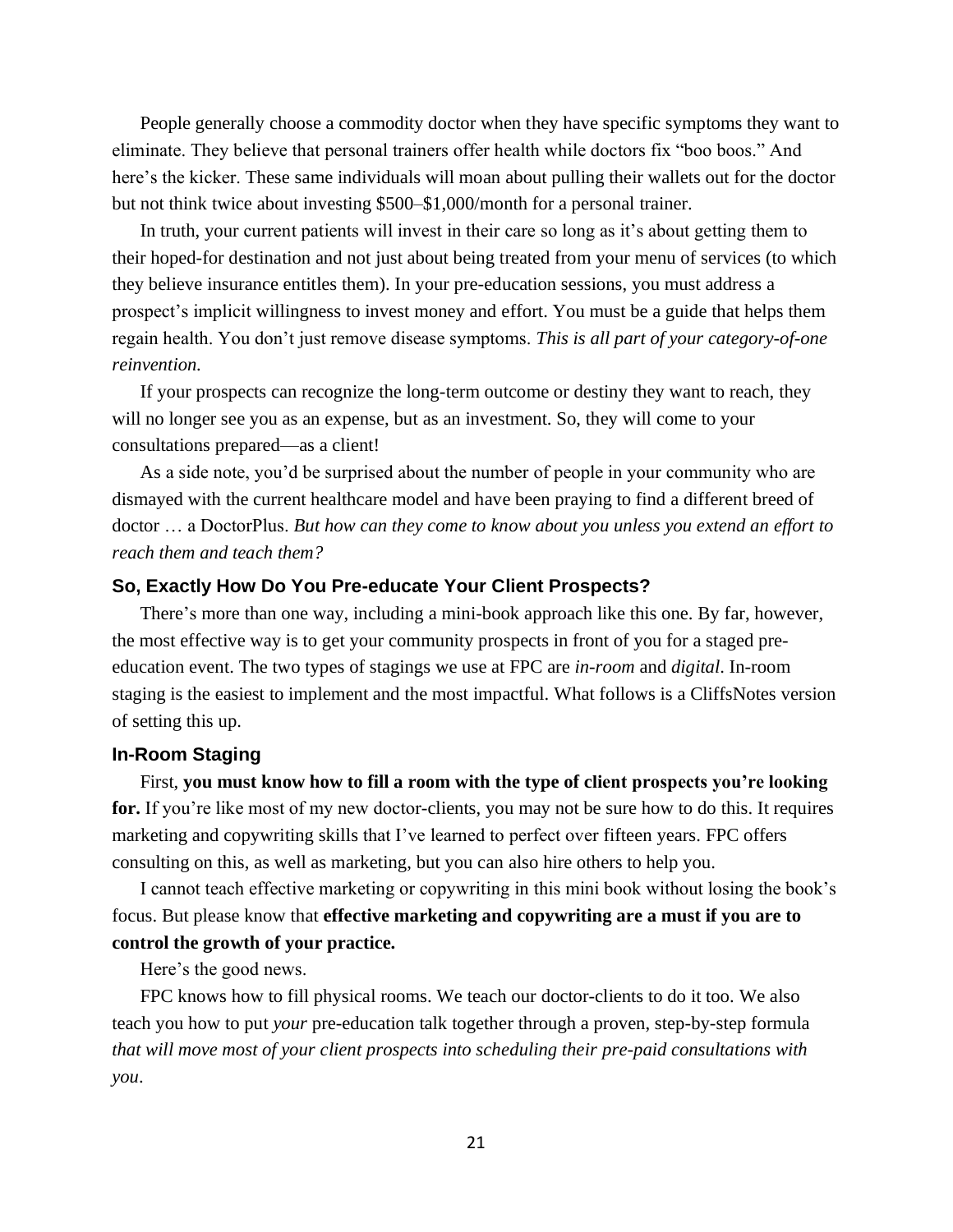#### **Virtual Staging**

The second type of staging is digital. This can take the form of live or recorded webinars, live Facebook events, or other live broadcasts.

Important differences distinguish in-room staging from virtual. With an in-room event, you'll physically face your guests and be able to hold their undivided attention for your entire presentation. Sometimes you may see the mood of the room fading. You'll learn to give folks an on-the-fly "serotonin injection" using attention-holding skills from your FPC toolkit. We can teach you how to read a room well.

That's all good.

In contrast, with a virtual event you don't have the same control to keep your guests online throughout your presentation. You likely have experienced this as a remote, online guest yourself. Distractions can pull you away in a heartbeat. This means "virtual rooms" are less compelling than physical rooms.

Still, virtual staging is effective for bringing a ton of new, pre-educated prospects into your practice. The advantage of the virtual stage is that your prospects can receive your initial training without leaving their private locations … often their homes.

I highly recommend you do both in-room and virtual staging. Again, as a client of my company, you would receive all the education and necessary tools to implement these approaches. *You'll begin filling events within six weeks*.

 Because our FPC clients use our pre-education process during staging, they don't experience the same challenges that so many other doctors experience when offering cash programs. Our doctors remove all of a prospect's concerns, perceived challenges, and questions about commitment and money *before that prospect ever walks into the doctor's practice*.

To conclude, if we end up working together, you'll come to master this pre-education process. Your prospective clients will no longer see you as just a commodity doctor, but as a guide to help them reach their health goals. And yes, they will understand that working with you is a financial investment, not an expense.

#### **Success Pillar #5: Conduct the Perfect Consultation**

 Now that you've taken your prospects through a pre-education event, whether the live stage or the digital, your consultation slots will be booked with individuals who are much more inclined and willing to follow your long-term recommendations and invest financially into their health.

 Now it's time to do your job and effectively communicate with your prospect to determine if working with you is the right fit…and vice versa.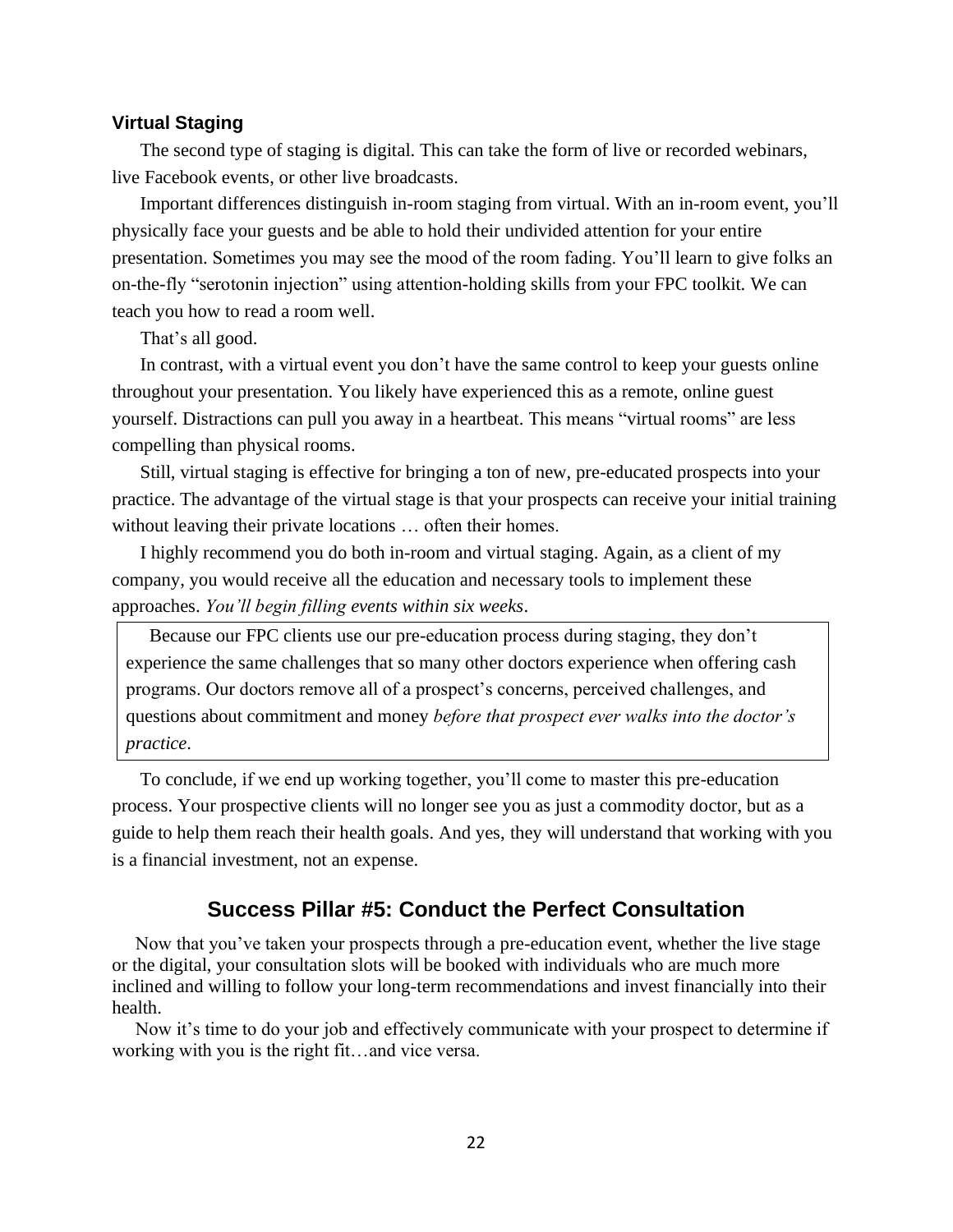Not everyone that schedules and consult will be the right fit. There are some who you cannot take to their perceived destination of health. Perhaps they have neglected their health for too many years and you just don't feel you can help, at least not at the level of their expectations.

 There are others that after discussing your recommendations, simply aren't ready to make the life style commitment.

That's OK. The majority will be willing to move forward as long as you do your job.

 This means mastering the art of communication. When you stop talking like a doctor and start having a conversation with your prospects, which includes listening, empathy, true interest and compassion, you'll experience a smooth transition from prospect to client.

 Fail to do your job and someone's life is impacted in a very negative way. They walk out your door without getting the guidance they so badly needed and return to their challenges. Everyone loses.

 Chris Voss is the author of "Never Split The Difference". This is a must read for all of our FPC clients. Chris is a hostage negotiator. In his line of work, if he fails to communicate effectively to the hostage taker, someone just lost their wife, their child or husband. When he fails someone dies.

 In his book he discusses the human psyche, especially that of a hostage taker. Understanding this would be imperitive if he was to be effective in securing the hostage. During his initial training it became obvious that his fellow negotiators understood this psyche well, but were simply not applying any real science as how to measure that effectiveness of their communication. None of them seemed to have a step-by-step process that gave them an advantage in winning the game. In this case, securing the hostage.

 Chris looked at negotiation much like a chess game. He knew that if he understood the language of chess more than the hostage taker, he could always anticipate his moves, stay one step ahead, and eventually…check mate!

 Because he simply couldn't accept losing someone, he took it on himself to take extreme ownership and become a master negotiator or communicator. By sacrificing time to learn effective communication, he saved countless lives and went on to be this nation's number one negotiator.

 After reading this book for the first time I chose to take on the same responsibility as Chris did. I looked at those who came to me in hopes of a better life just like he looked at the hostage. If I failed to communicate and they walked out my door, then that's on me! No thank you. Not on my watch.

 These people chose to come speak to me after first attending one of my events. They were well aware of how I was different, what my approach was and that they would be making lifestyle changes. They knew insurance wouldn't cover all of my fee, yet they came. Why? Because they saw me as a different doctor, not the same old commodity, but as a trusted guide. They scheduled their consultation to get my help. No, they were not coming in to kick tires and think about it.

 My job was simple. Don't mess it up by talking "doctor talk". They're not impressed. I learned through years of study and over 5,000 consultations the science of communication that would lead the majority of my prospects accepting my offer of help.

 Our clients have extensive training in the art of communication and follow the exact step-bystep process I put together after 8 years of refinement and iterations. Because of this, the majority of those who seek their help, accept their recommendations and commit to care.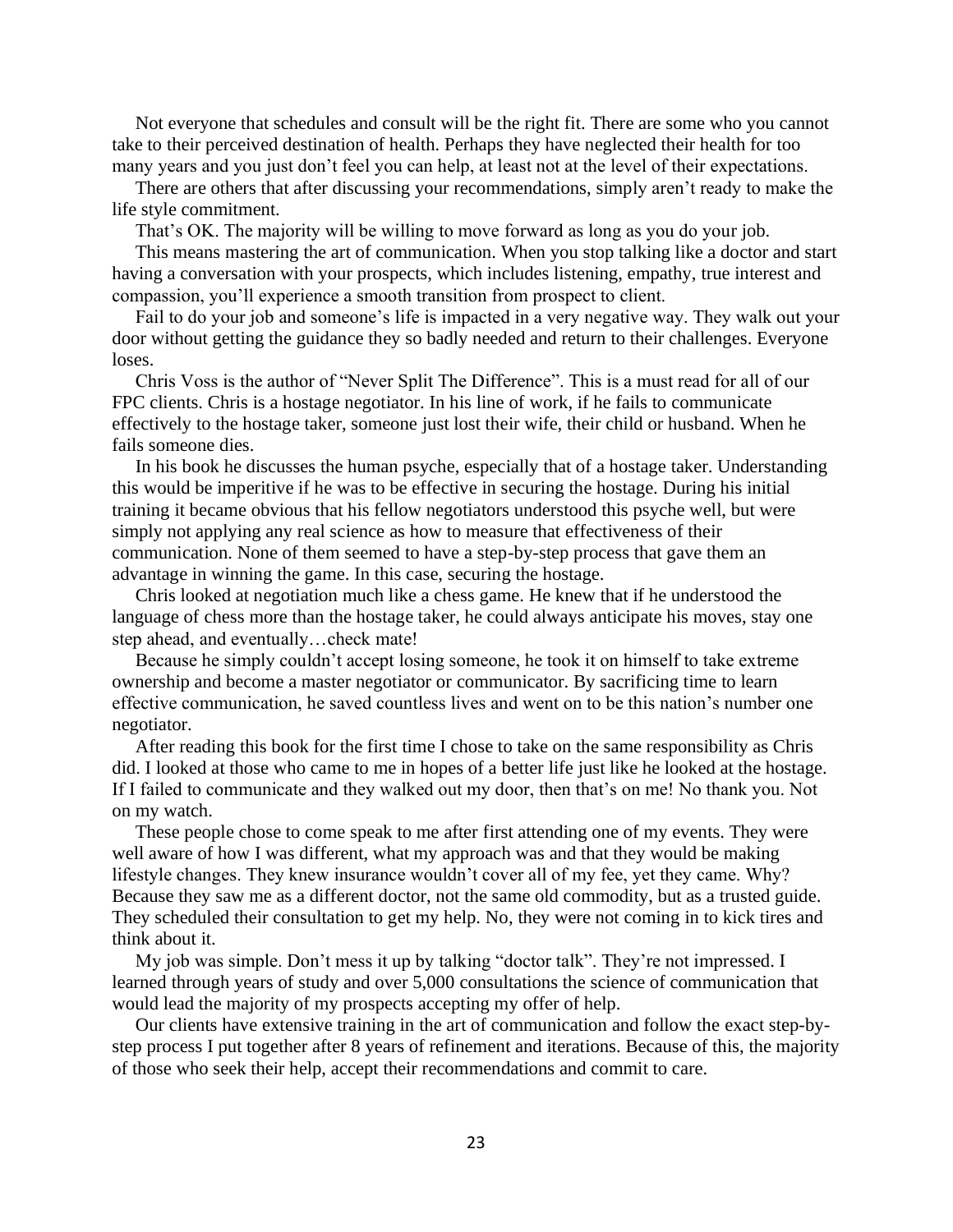This is not difficult, but simply requires a willingness to learn and implement. Chose to "wing it" and you'll continue to struggle. Professionals don't wing it, they prepare. Your prospective clients will know whether you're an amateur or a professional very quickly by the way you converse with them.

 If you become a client, we got you. If not, begin with Chris's book as your foundation and build on this. Please take this very seriously. Without this skill you'll never help as many people as you should.

#### **Success Pillar #6: Package Your Services**

This rule doesn't imply offering multiple visits or specific treatments in a packaged form. Examples of that are offering twenty-five chiropractic visits over a course of time for a discounted fee. Or, twenty neurofeedback sessions, twenty IV cocktails, etc. That's not the direction I'm advocating for you. Such approaches just amount to packaging *within the commodity model*. In such cases you're attaching value to your treatments and services rather than the desired outcome.

Please understand that what you package can include specific treatments, supplements, diagnostic tests, follow-up visits, and education. But this is just the plane ride to get your client to their hoped-for destination. Although the plane ride is necessary, *the value lies in reaching the destination*.

#### **If "Sara" Comes into Your Office**

Think of it this way. Let's say a 46-year-old female, Sara, comes into your office with a barrage of symptoms including fatigue, depression, overweight, chronic inflammation, and decreased libido. Understand that Sara isn't in your office only to remove some of her symptoms; she is secretly looking for someone who can help her get her life back!

She wants to feel pretty, to have confidence, to have intimacy with her husband, and to play volleyball with her daughter. She wants to become a super mom or super wife. **This is her hoped-for destination.** She has less interest in specific treatments you might offer. She just wants to depart from her sad state, right now, and arrive at her hoped-for destination of super mom/super wife.

Her destination ... we'll call it Fiji ... is where she would find great value and be willing to invest to get there. If you try to place value on your treatments and symptom relief only, she will walk out of your office saying, "I'll have to think about it." Why? Because she sees your offer not as an investment but as an expense that she can't justify. You tried to sell her the plane ride instead of the destination she is hoping for.

#### **What Do Your Patients Really Care About?**

Let's take this example further. If I should happen to refer Sara to ten different practices that have extremely competent doctors who offer slightly different approaches, she will probably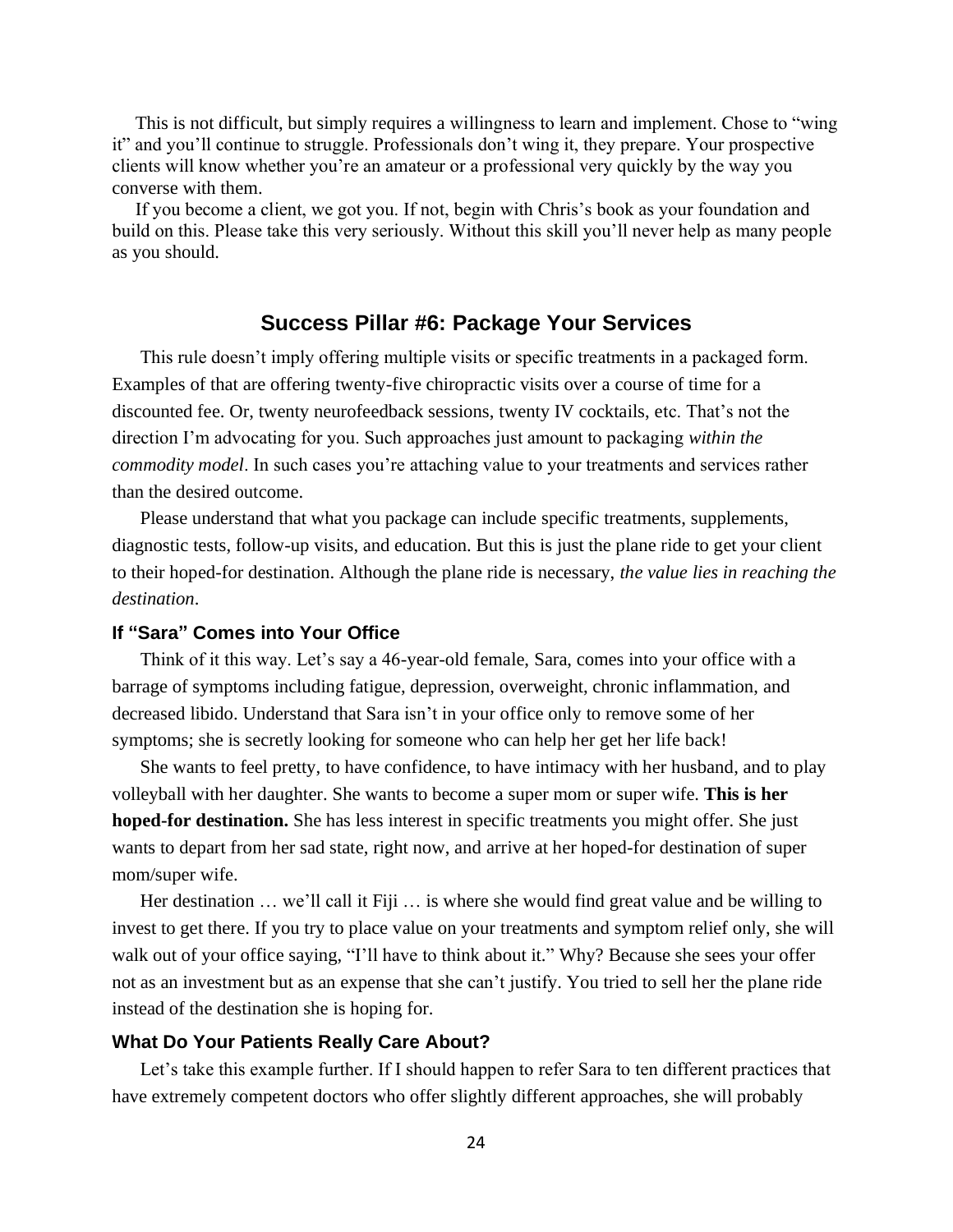receive up to ten different recommendations. They might involve different protocols or treatments, supplements, and so on.

As long as each of the ten practitioners also addresses Sara's personal responsibilities towards her daily lifestyle, she will likely reach Fiji even though each doctor choses a somewhat different course or plane ride. After all, it's possible for different approaches to help people reach the same health goals.

So, you need to ask yourself, Do my patients care what my specific treatments are, or are they only interested in getting to Fiji?

I hope your ego doesn't get bruised, but the correct answer is they just want to get to Fiji. They don't care how your airline gets them there. So why attach all your value to your services—the plane ride? Heck, the plane ride to Fiji is only \$800, but the trip itself is worth \$9,000.

#### **Consider the Orthodontic Model**

To stress the point, think about the orthodontic model. Does the orthodontist place value in the plane ride—metal cusps, wires, rubber bands, and a series of visits—or is the value in the destination, which is a beautiful and confident smile? An orthodontist knows which is best and therefore *never* emphasizes the value of the braces.

You, too, will come to understand that the **destiny-packaging model** is the answer to meeting your client's true needs while allowing you to conduct your business on your terms. You will find that this model brings your client in as a partner in health, one who assumes personal responsibility and holds themselves accountable for the daily health decisions they make.

#### **The Impact of Failing to Educate Fully**

In contrast, the traditional treatment model addresses symptoms but **fails to fully educate the client** about why they are unhealthy and how they can play a crucial role in achieving breakthrough outcomes. One thing I learned about health education from my early practice burnout ("My Story", chapter 4) is that

- people learn best in a structured format, and
- they must invest to gain the profound knowledge you pass on to them.

Give away your expertise—your knowledge—and its perceived value drops like crazy in the eyes of recipients. This is one reason patients end their care early, don't follow recommendations, and don't hold themselves accountable.

*To effectively educate a client* means you provide a complete and structured educational curriculum with classes, videos, and workbook materials. The curriculum is far reaching and not given away for free. It comes with a tuition investment.

It's fantasy to believe that a doctor can provide effective, visit-by-visit verbal education that might contain a few handouts. And because such education is a giveaway, the client assigns it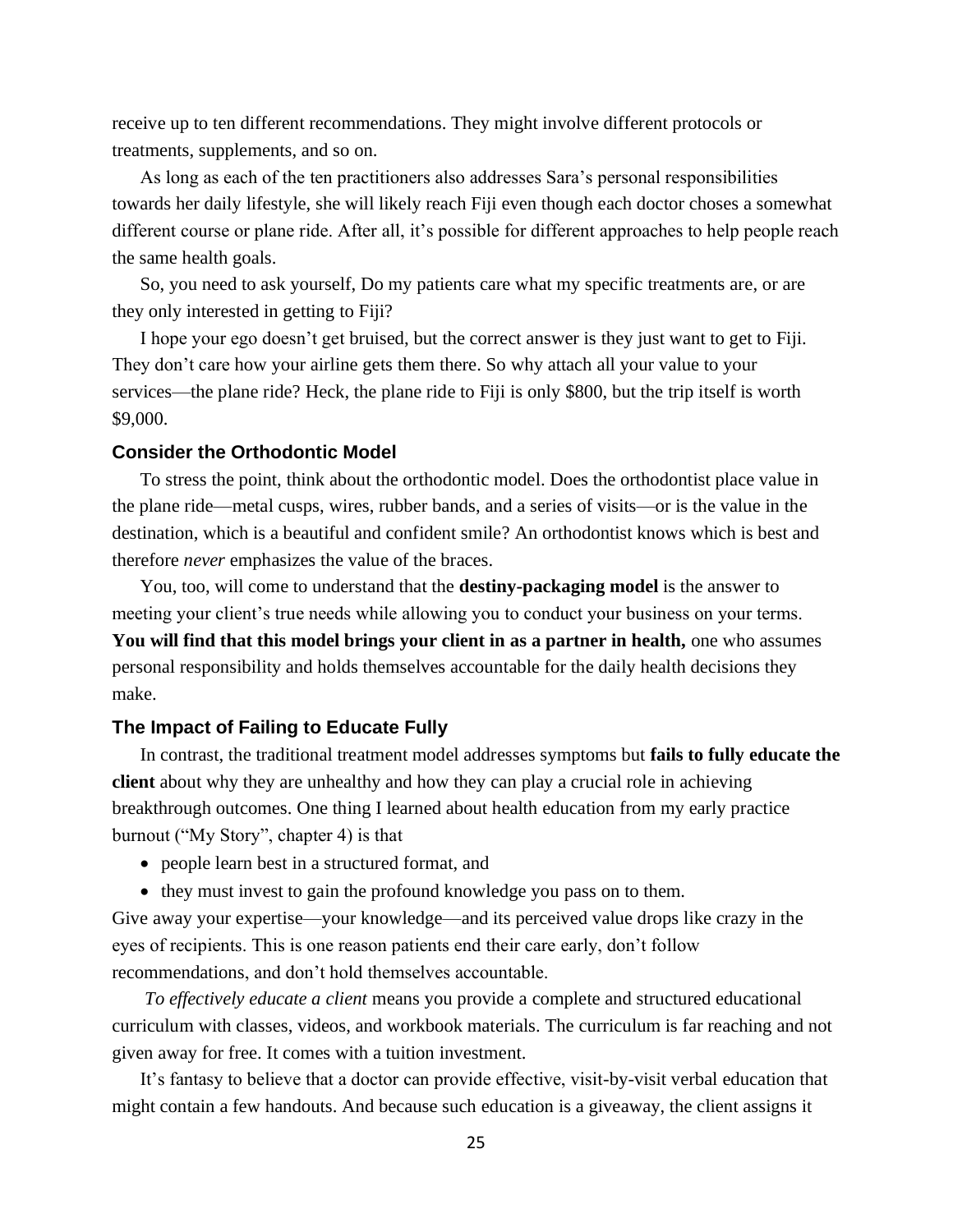little or no value. And they would be right. Such a rudimentary educational process has little long-term impact on a client.

#### **FPC Offers a Packageable Educational Curriculum**

Don't worry. As an FPC client you'll be able to implement our complete curriculum already built for your use. This educational component will help position you as a **category-of-one** doctor … a DoctorPlus. To package your services means you're willing to be candid with your clients about what you expect from them if they are to reach their goals. Such expectations cover personal responsibility, time dedication, and financial investment.

You, the practitioner, must exhibit your mentorship—your expertise and capacity to guide in order to convey the value of your packaging to your prospective clients. And you must do it *before* asking them to engage in your care and recommendations. A practitioner who tries to do less discloses a lack of integrity and personal responsibility toward those who trust you. They have a right to know, up front, what goals they can reach, how it will happen, and what the financial commitment will be for a fair exchange of value. It's not your job to pre-judge whether any prospective client will apply themselves or whether they can afford your recommendations. Your job is to lay it out so *they* can decide. If they can't afford your recommendations or see a fair exchange of value, they will *exclude themselves* from consideration.

#### **The Impact of Asking Patients to Invest in Themselves**

If you fully depend on the insurance model, you usually recommend covered services to your patients. This means you haven't had to ask them to invest in themselves. But suppose insurance doesn't cover those same services and you must ask patients to invest. You might then hear yourself saying, "I just don't think this prospective client can afford it." Such a judgement would have little to do with the client, but everything to do with your personal struggles with money and how you value your services.

Most doctors think that way because Big Pharma and the insurance conglomerates have manipulated them to …

- stick with treating patient symptoms,
- recommend services and products based on what insurance will pay for,
- remain the front-line salesperson and distributor for recommend services and products, and
- avoid talking about money.

Indeed, the oppressors never want a doctor to grow comfortable talking about money lest they lose control of the money side of the business*.* They want the doctor to stick with services and products that continue to build great wealth for them. Insurance companies can't stay in business if people learn to be proactive with their health.

Assuming you have been empowering your clients rather than managing their diseases, you've likely found that insurance doesn't cover many of your services; for example, health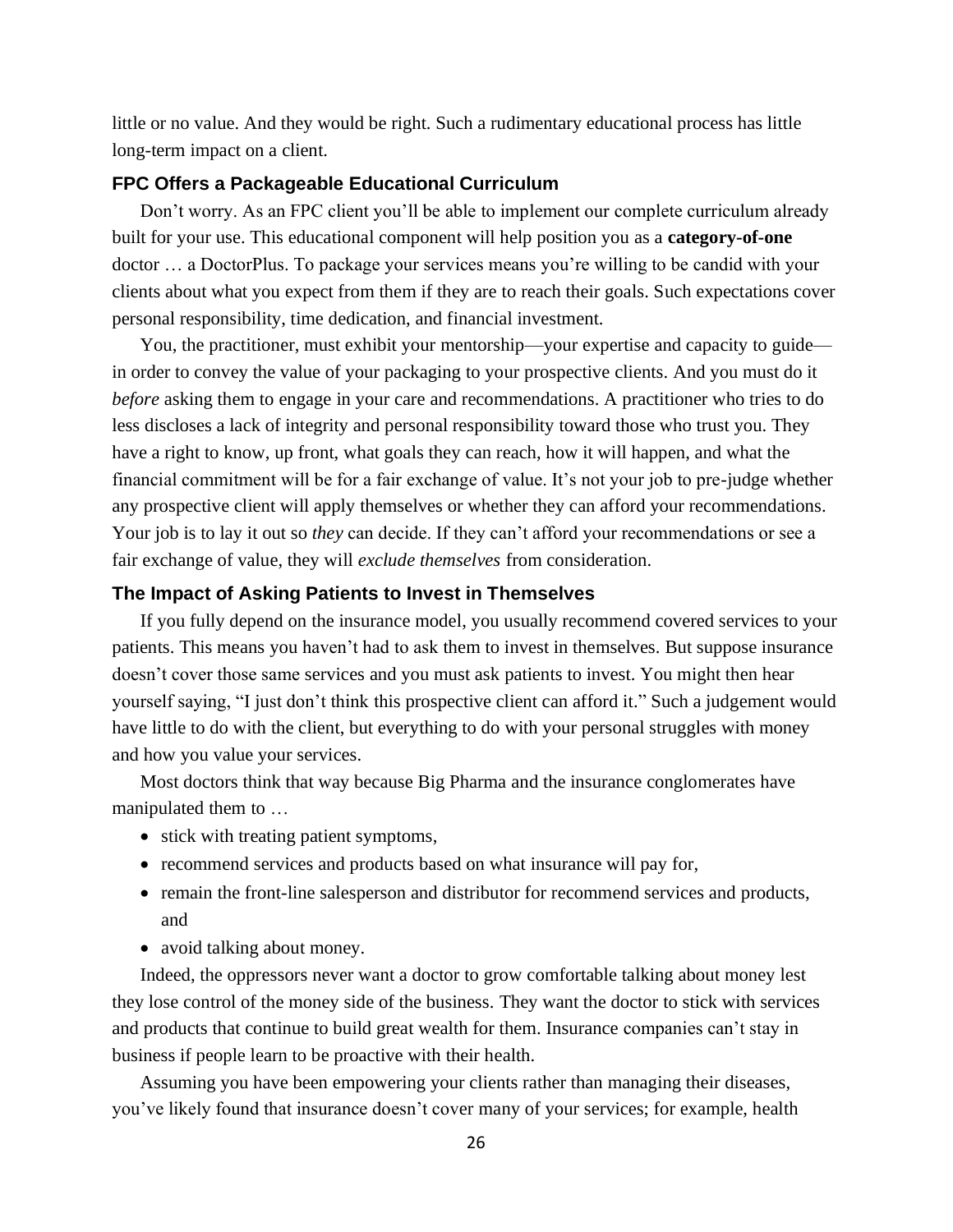education and other proactive services or tests. Therefore, you need to receive compensation from your client.

If you're concerned that receiving compensation will leave you feeling like a sales person, I would ask you to put yourself in the shoes of an orthodontist asking \$7,000 for cosmetic services. No problem with that, right? Why so?

Because a beautiful, confident smile is worth every bit of \$7,000. By the same token, isn't it worth a substantial client investment to take that client to a new destiny of health … to become a super dad or a super mom?

If you hesitate to receive money for your expertise, I suggest you may not see your mentorship value. One way to determine this is by asking yourself whether you would personally invest your money toward whatever it is you're offering. If you would hesitate to invest, you should probably decline insurance money too. After all, you would not be fostering an equal exchange of value—by your own admission.

#### **While I Was Still in Practice …**

My average case value was about \$8,000 dollars. I had no problems with my fee, nor did my clients. We signed up 30–34 new clients every month, bringing in between \$250,000 to \$300,000 dollars every thirty days. We achieved that here in San Antonio, Texas, where the average household income is just \$48,000. That's not per capita; it's total household.

My clients weren't rich. These were the same folks paying \$7,000 for braces, taking trips to Disneyland, and supporting the growth of Starbucks®. So, if you're in a community where the average household income is only \$48k and you have Starbucks and successful orthodontists, great news! You have plenty of folks looking for you and willing to pay for your expertise.

And here's more great news.

By asking your clients to take personal responsibility and invest in themselves, you will find that their compliance improves, their respect for you as a mentor and expert increases, and their personal respect and value for themselves grows. They will also see integrity in your being candid with them. That's a characteristic they will come to demand in all their doctors.

I have always found it amusing how cosmetic dentists, orthodontists, and practitioners of cosmetic services can so easily build highly profitable cash practices. They don't whine that insurance doesn't cover this or that service. They enter their niche knowing insurance reimbursement is off the table and they will require their clients to come up with the money. **If clients value your services enough, they will find the money.** That's the key to understanding why some physicians thrive in their cash practices while others struggle. So, render your services valuable!

#### **Packaging Recap**

**If you try to sell services rather than client destiny, you will find your prospective clients unimpressed**. They have little or no interest in your services per se. They are only

27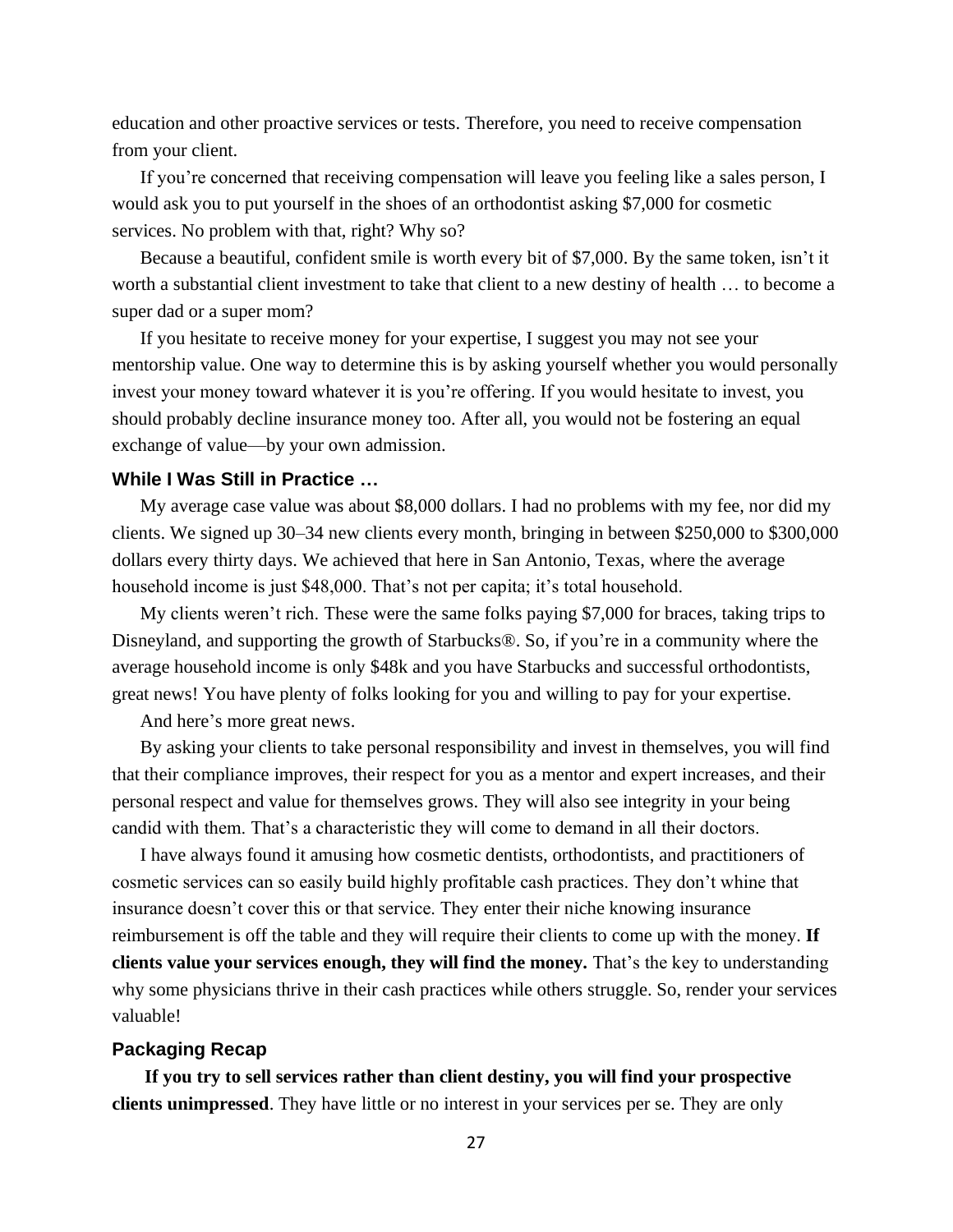interested in whether you can help them reach their goals. Yet they may not know how to express that and you can help them.

Imagine an orthodontist trying to justify his or her fee by explaining the value of all the hardware pieces he or she uses to assemble braces. Of course, that never happens! The orthodontist spends no time discussing hardware. Instead, he or she sticks to what the outcome will look like (a beautiful smile), the time required to reach that goal, and personal responsibility during and after the process. The beautiful smile is where your client sees the value and is willing to invest in it.

The orthodontist's packaging approach is of course tailored for orthodontists. At FPC, we will work with you to design *your* unique package for whatever niche your expertise covers. This simple packaging pillar is what takes our FPC clients, *in the first twelve months of implementing our model*, from a five-day workweek to a four-day workweek while doubling or tripling their practice collections. You win, your staff wins, and your patients win.

#### **Success Pillar #7: Build a Superstar team**

If you've embraced the goal of having your business work for you, you must build a superstar team. This is what will allow you to earn income while away from your practice. **As long as your business constantly depends on your presence, you'll be stuck in a glorified job.** You'll lose your freedom to live an abundant life outside the practice.

This means you must develop and train each member of your ace team to run your practice as if it's their own. It never fails to amaze me how many prospective clients insist it's just too difficult to find the right staff. To get to their core concerns, I ask them these simple questions:

- **What is your hiring process, how many steps must an applicant go through, what specific tests do you give them, and which team members conduct the interview process?**
- **Do you have weekly team training? How many hours do you set aside for it? What are your training topics?**
- **Do you have online training for each team member** *and the manuals they follow* **that explain their duties?**

As you might guess, I get no response as a rule.

So, who's fault is it that you don't have a superstar team? You're responsible for hiring correctly and training on a weekly basis. If this is not happening, don't expect to have a winning football team. You're not getting to the playoffs, let alone the Superbowl.

Here's another key question.

**How do you financially bonus your team members?** Have you set up parameters that encourage them to step upward, beyond minimum requirements, to help move your practice into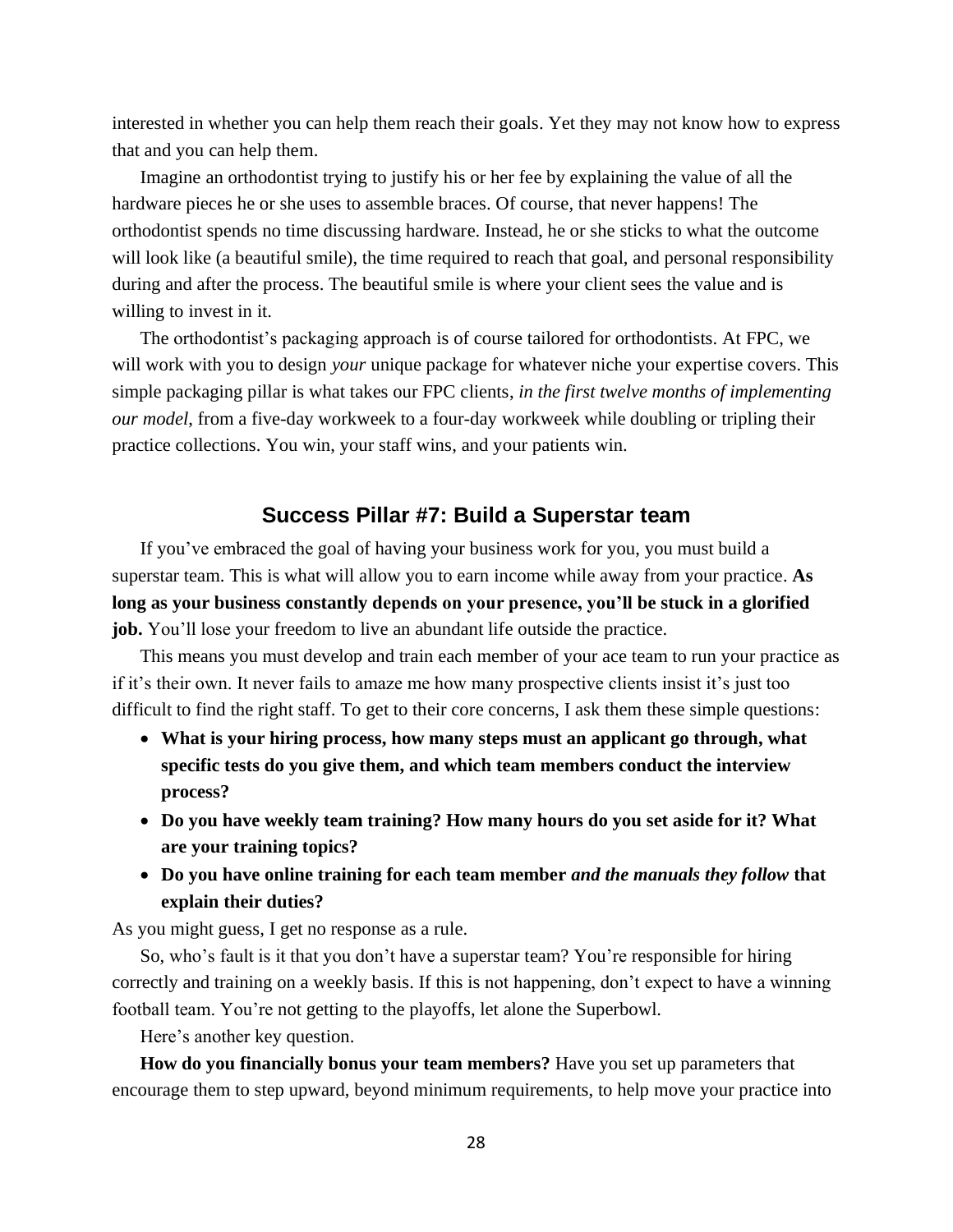constant growth? Do you create tangible opportunities for those who work for you to develop their careers, within your office, and to fulfill both their personal and financial goals?

If you want to develop an "A" player and keep them for life, you must offer them the opportunity and training for both personal and career growth. If you're not training them and giving them the chance to better themselves, they will eventually leave you to find an employer who will. Here's an example of what this looks like when done properly.

In 2011, prior to selling my practice and working to build Freedom Practice Coaching fulltime, I needed another front-desk person. We ended up choosing a remarkable young lady named Mary. Mary moved through our hiring process with flying colors. I had a great feeling about her contribution to my practice. Although Mary's previous work experience came from the food service industry, her experience didn't bear on her qualifications. We would train her in freedompractice skills.

We agreed on \$36,000 as a *value of exchange* for the front desk position, to be reviewed in ninety days. We also discussed the training we would give her and what her opportunities were to earn much more through "stepping-up" and treating the practice as if it were her own.

In the first year with my team, Mary ended up earning \$55,000 as a front desk staff person. She did this through adding monthly bonuses.

Fast forward to mid-2018. Mary became the chief operating officer here at Freedom Practice Coaching. She now earns more income than most doctors and has the freedom to set her own schedule. That allows plenty of time with her family.

Mary became a superstar player because she was cared for, intensely trained, and well rewarded. It didn't happen by accident.

You may be thinking, "Wow, I don't know how to train my team or what specifics to train." I can tell you this. **If your team is to run your practice,** *they need to know everything about running a practice*. If you're an FPC client, we personally train each of your team members. This is how we can guarantee your investment with us and ensure we keep our reputation for building the most successful practices across America.

#### **Success Pillar #8: Adopt and Manage Key Performance Indicators**

Have you ever hired a business coach that didn't review your key performance indicators weekly? Can you see why it's impossible that a coach can recommend the right actions if such indicators are unknown?

Imagine an NFL football coach making critical decisions going into a game without knowing every player's stats, the overall play stats, and so on. No one could blame the team's likely loss on the athletes alone. The primary source of the loss would be the coach's failure to run the show according to the key statistics. Such a coach likely wouldn't be employed for more than one game.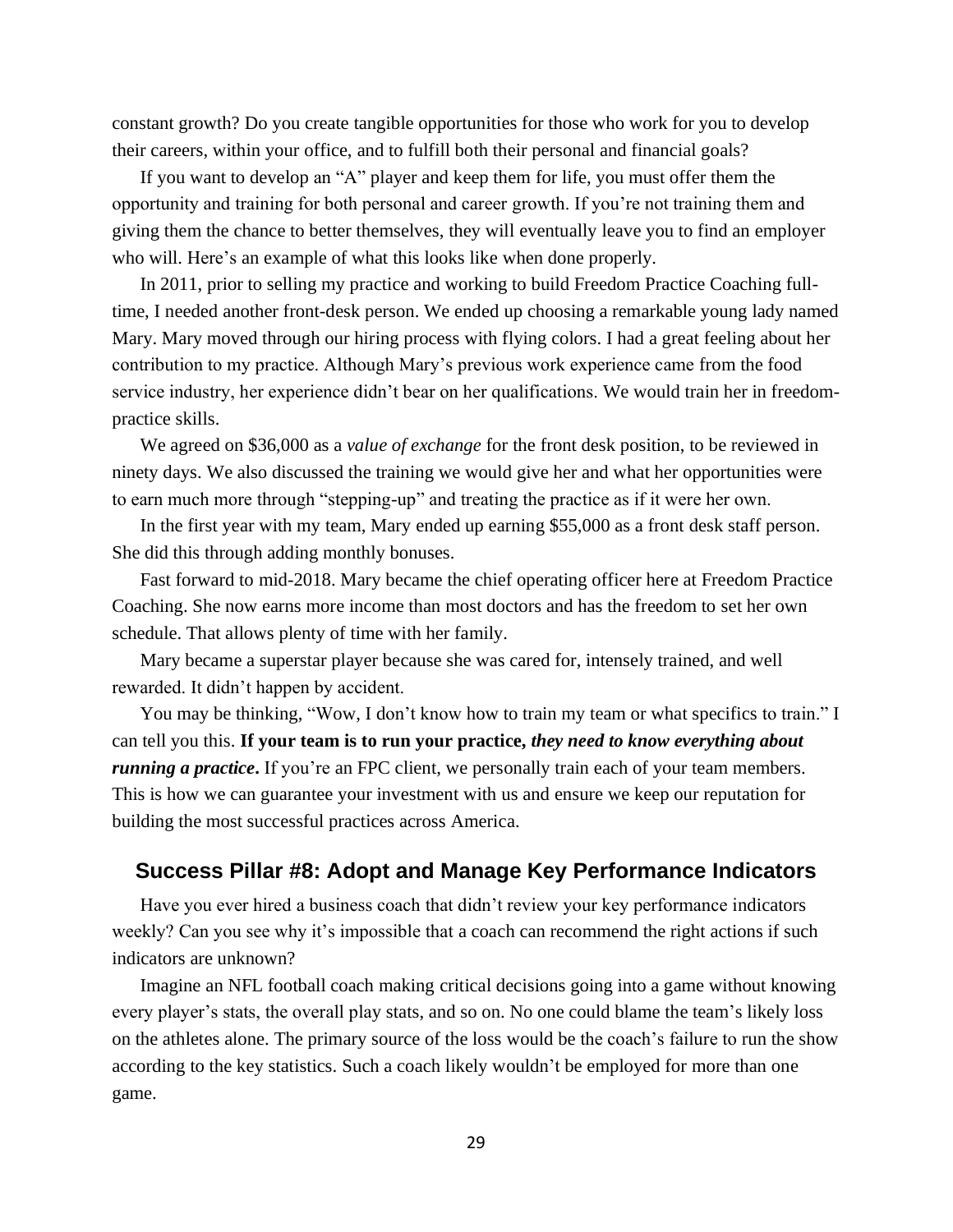It's impossible to coach a client, an athlete, or anyone else looking to master anything, without managing key indicators of success. We teach our clients how to use key indicators for healthcare practices and, as coaches, review them weekly. We also hold our clients accountable for using pertinent facts, not emotion, to make decisions.

#### **Manage Your Business with Empirical, Measurable Evidence**

Your practice is a business. If you are in business to make a profit—a substantial profit every critical decision must be based on *empirical, measurable evidence*. Otherwise, you'll find yourself on a roller coaster … first up, then down … a great month, then a bad month. This leads to emotional turmoil and lost profits. It does nothing but promote insanity.

If you run your business using key statistics, you can expect to continue on an upward trajectory without the emotional roller-coaster ride. Let me cite an example of the statistics you should use within your practice.

Let's start with your monthly revenue goal.

Hopefully, you're starting your month with at least this one number. In our example, let's propose your goal for this month to be \$90,000. How are you going to ensure you hit this? What information will you need to give you the best chance of reaching that number? Here are a few of the key statistics you will need:

- average case value per client
- average cost to gain a new client
- average close rate per new prospect to become a new client
- number of new consultations required to hit the goal
- number of working days in the month, and
- average collections required per working day.

As you can see, with this kind of information we don't enter each new month banking on hope, but with solid plans that break down what we need to carry out daily. Such daily implementation and action lead to hitting your goals. You get little or no value, or useful planning, from waiting until the end of the month to review your numbers.

So, my question to you is this. How many of these critical stats are you now using in your practice? Personally, I could never have built my practices or the business I currently have without being guided by the right numbers. I don't let emotions make my decisions. Nor do our clients. **Each FPC client is assigned his or her own personal director**—one who's been in the trenches—who looks at their client's stats every single week.

**Because we guarantee our fee based on your performance and growth, we treat you and your practice as if it's our own.** We keep our fingers on the pulse of your practice at all times by knowing your key stats and using them to guide you into consistent growth. You thus avoid the pitfalls that always trap those who attempt to build their businesses without using key data.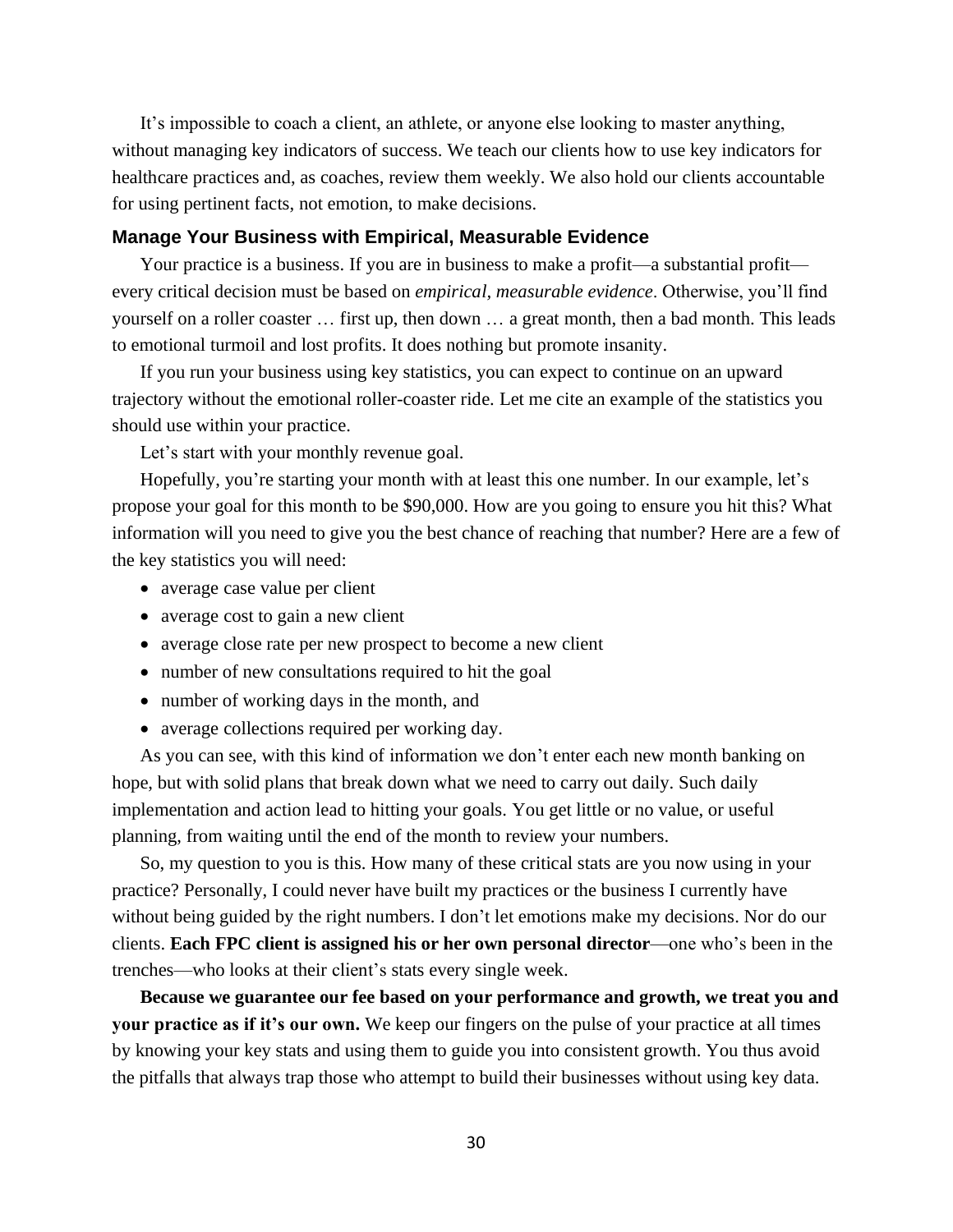So there you have it … the eight mandatory pillars for building a freedom practice. I know it's a lot of information to cover in one sitting, but we've only scratched the surface of what's possible. Hopefully it has been enough to help you focus your thoughts to recognize that your business needs to follow these entrepreneurial rules … that is if you are to generate true wealth, gain your freedom, and provide the highest level of experience for your clients.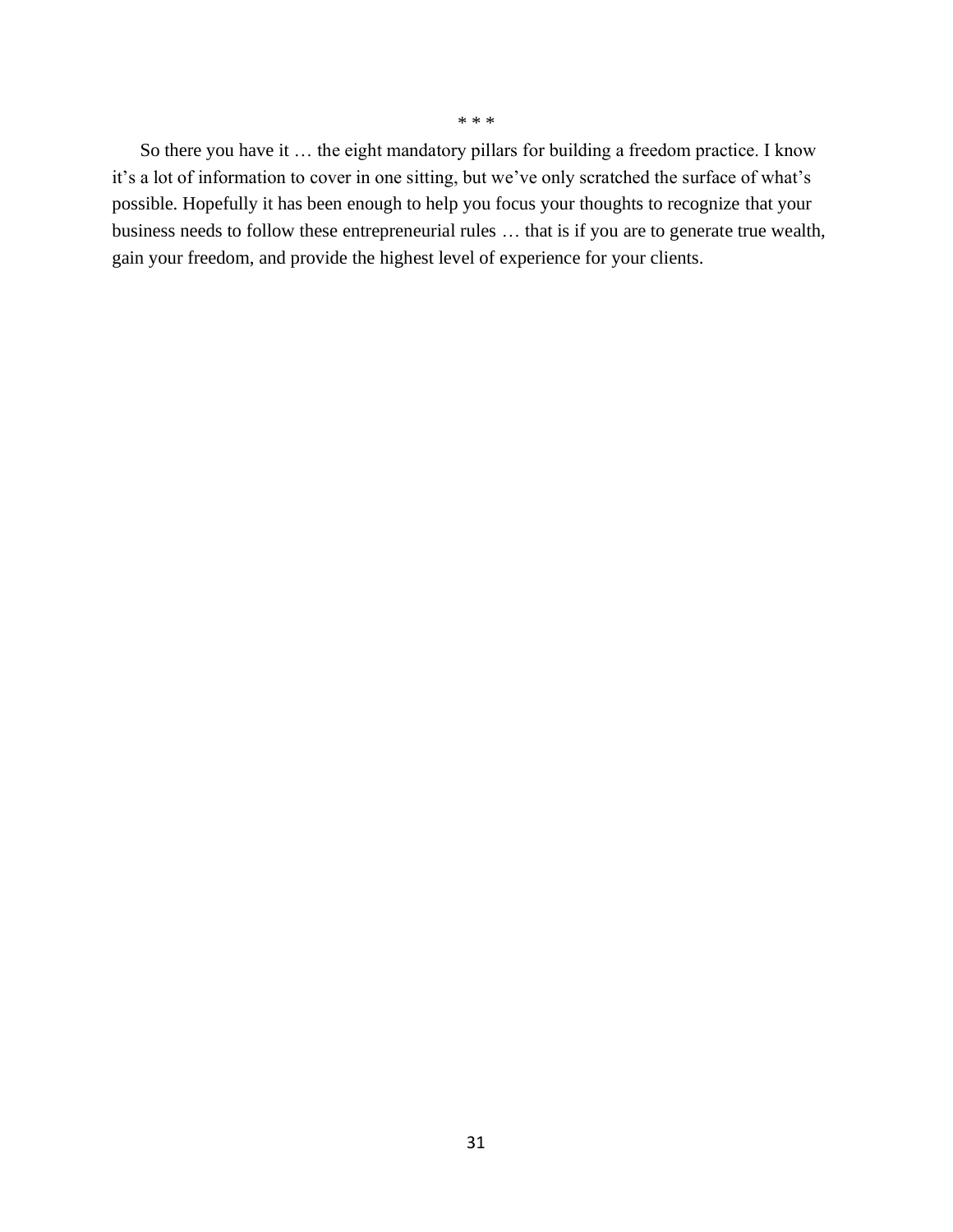## 6

# SO, WHAT'S NEXT?

If you found this material compelling and are committed—not just interested—in raising your practice to a much higher level (think 10X and freedom), I would suggest you take the next step and schedule a discovery call.

In this call you'll learn more deeply about our model, how you can implement it within your practice, and whether it could be the right fit for you. Prior to your call, we will ask you to give us your **Practice Analysis** data. Completing this form will only use ten minutes of your time. Yet, it will offer us with a foundation to build on. From here, we can project your performance in terms of where you are now, both professionally and personally, and where you are likely to be in the next three years … that is if you stay on the same path.

Next, we will show you how to capture unrealized revenue and free up time in your current practice model. You'll get the full picture of how our FPC model works and how you can position it within your practice to …

- **double or triple your revenue within twelve months of implementing our system on a four-day workweek,**
- **free up your time to spend with your loved ones, and**
- **make a bigger impact with your clients so they stay with you and refer.**

From here, we will decide if it makes sense to fly you down, on our dime, to spend a day of discovery and training here with us here in San Antonio. As I mentioned earlier, we'll also take you to one of our client's practices where you'll see first-hand how the model works.

You've just invested your time reading my message of how you can build a freedom practice and why you might want to. Don't you owe it to yourself to continue your research and discovery to make the next three years the best?

If you are committed to taking your practice and your life to the next level, schedule the call. Don't put it off another year hoping you'll figure this out on your own. Procrastination may cost you a large chunk of income. More importantly, it may steal precious time away from living your dream.

Isn't it time to earn what you deserve? Isn't it time for your dedication and excellence to pay off? Furthermore, don't many people count on you?

Try not to overthink this. If you feel resistance, good! This is a sign that you may be stuck in a comfort mode and you're fearful of change. Successful entrepreneurs don't succumb to fear and resistance, but move through it to earn the best of what life has to offer. It's up to you.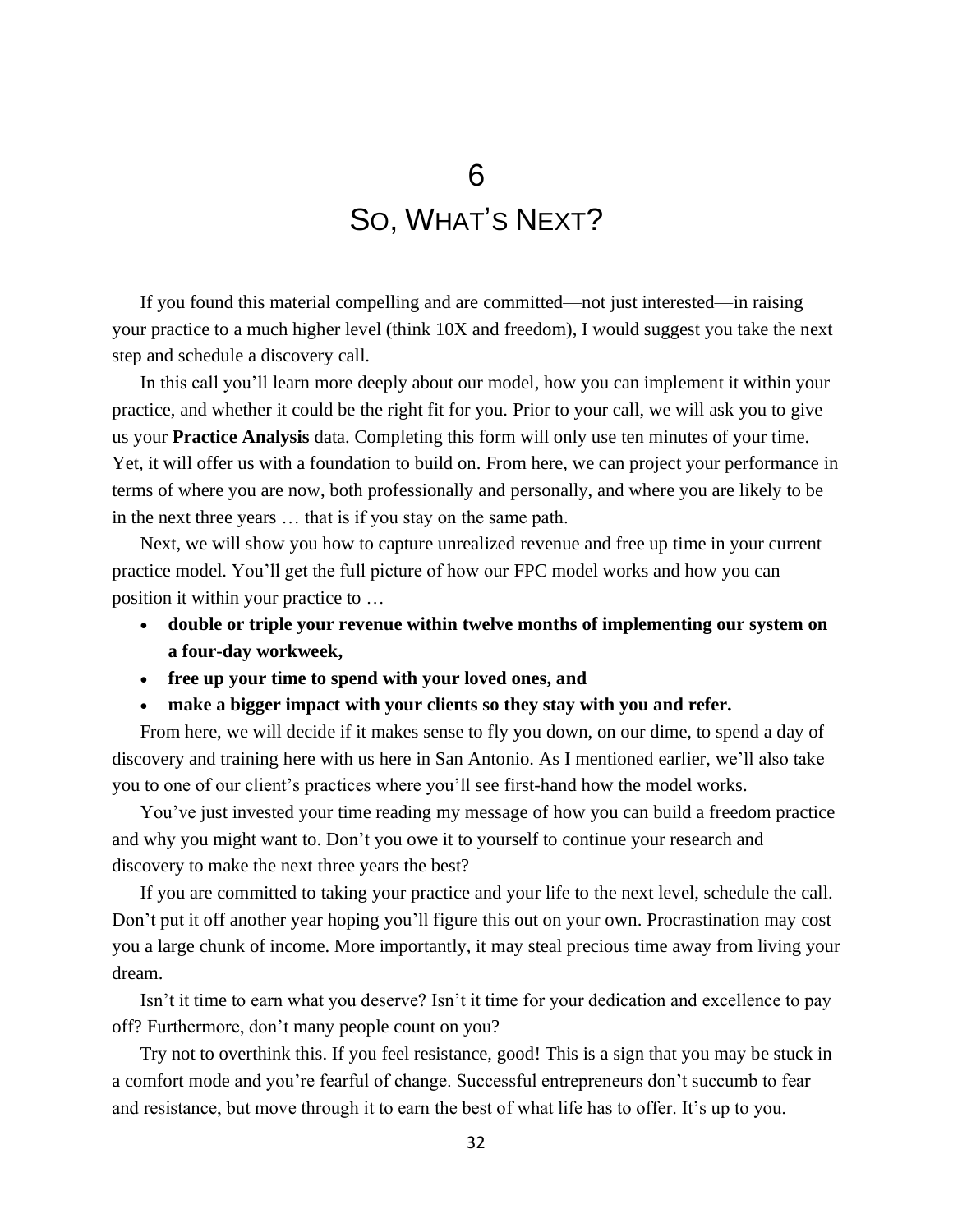**Are you happy with where you are with your practice, your income, the quality of your patients, your lifestyle, your freedom?** If not, are you ready for a brighter future? A future of certainty, where your income can be controlled. Where you call the shots. I doubt you sacrificed all you have up to this point in your career to just be "doing good." Why not "do great"!

Go to **[Discover.FreedomPracticeCoaching.com/Freedom](https://discover.freedompracticecoaching.com/freedom)** to get your Discovery call scheduled. Also, for the opportunity to secure one of the limited slots we have available at our complimentary Discovery Day trainings.

Not ready for the call but would like your questions answered?

No problem. Just call **210-330-5332** and your questions will be handled by someone on my professional team.

Thank you for investing your time with me. I look forward talking with you soon … and for you to take me up on my offer to help you take the next step.

Let's revolutionize healthcare together!

Best Regards,

**Charlie** 

**P.S.** We will not sell you anything on this call! There is nothing to buy at this point in our relationship. So, please relax knowing that this call is to help us understand your current situation, where you want to go and if our model is one worth pursuing. We are here to be your liason into researching your options into creating your own freedom practice.